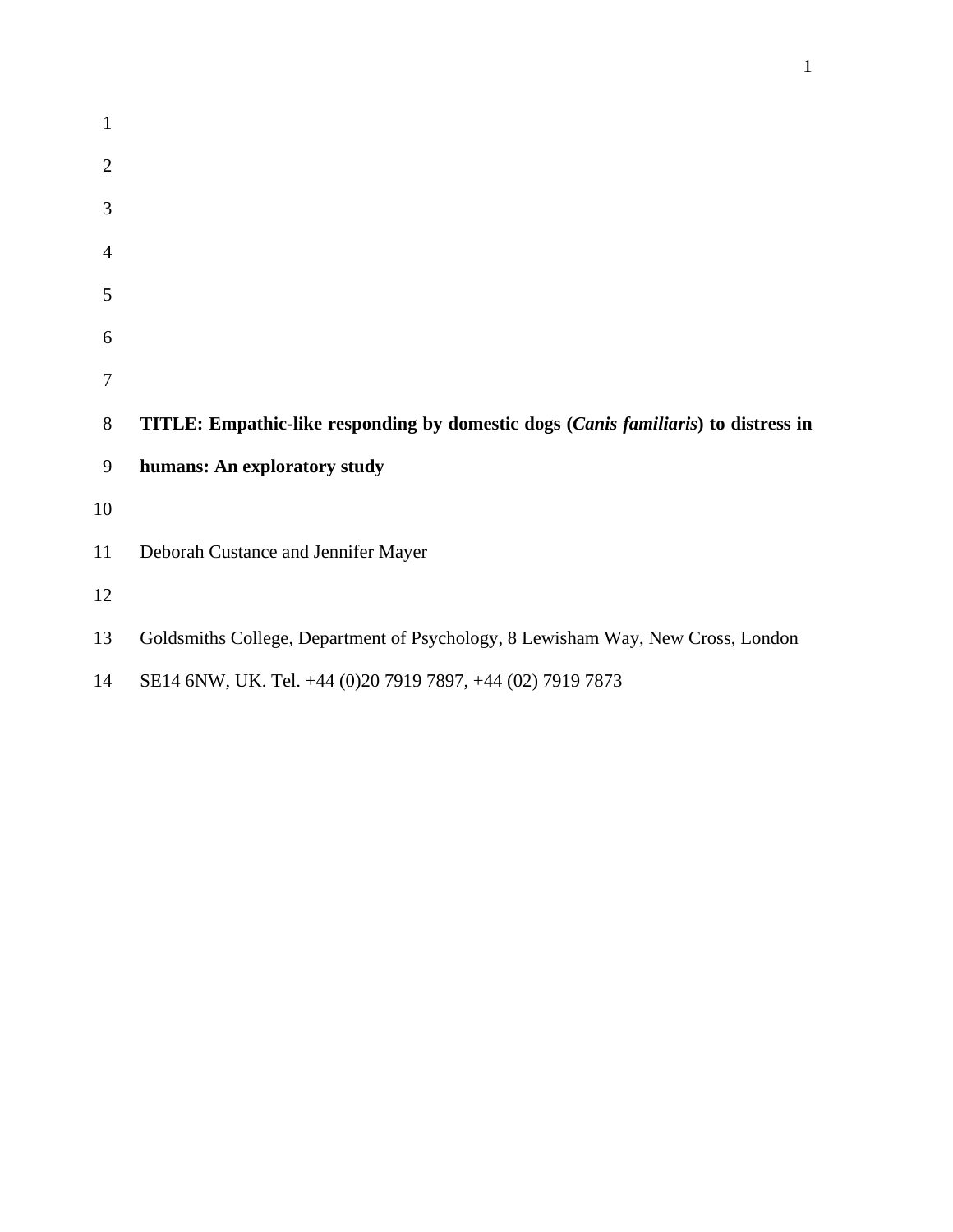15 Abstract

| 17             | Empathy covers a range of phenomena from cognitive empathy involving                       |  |  |
|----------------|--------------------------------------------------------------------------------------------|--|--|
| 18             | metarepresentation to emotional contagion stemming from automatically triggered            |  |  |
| 19             | reflexes. An experimental protocol first used with human infants was adapted to            |  |  |
| 20             | investigate empathy in domestic dogs. Dogs oriented toward their owner or a stranger       |  |  |
| 21             | more often when the person was pretending to cry than when they were talking or            |  |  |
| 22             | humming. Observers, unaware of experimental hypotheses and the condition under which       |  |  |
| 23             | dogs were responding, more often categorized dogs' approaches as submissive as             |  |  |
| 24             | opposed to alert, playful or calm during the crying condition. When the stranger           |  |  |
| 25             | pretended to cry, rather than approaching their usual source of comfort, their owner, dogs |  |  |
| 26             | sniffed, nuzzled and licked the stranger instead. The dogs' pattern of response was        |  |  |
| 27             | behaviorally consistent with an expression of empathic concern, but is most                |  |  |
| 28             | parsimoniously interpreted as emotional contagion coupled with a previous learning         |  |  |
| 29             | history in which they have been rewarded for approaching distressed human companions.      |  |  |
| 30<br>31<br>32 | Key words: empathy, emotional contagion, domestic dogs                                     |  |  |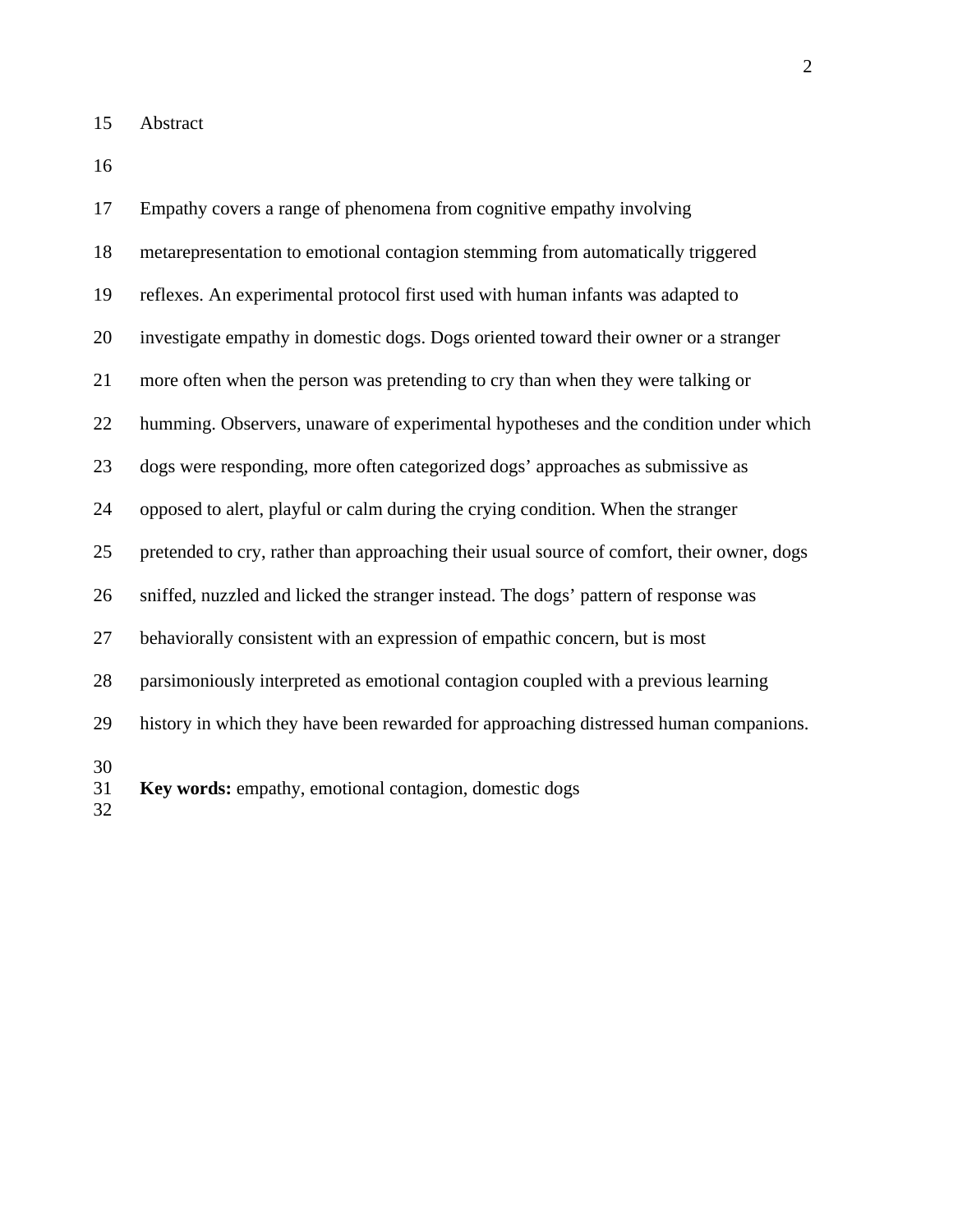33 Dogs and humans have shared a symbiotic bond for at least 15,000 years (Miklósi 2008; 34 Savolainen *et al*. 2002). Over that period dogs have been subject to intense selective 35 breeding that has not only produced breeds with markedly different body shapes and 36 sizes but also differing behavioral dispositions (Scott & Fuller 1974). Hare *et al*. (2002) 37 have argued that the process of domestication has also conveyed advanced socio-38 cognitive abilities to dogs (e.g., Hare & Tomasello 2006; Tópal *et al*. 2006; Kaminski *et*  39 *al*. 2009). In addition, it has been suggested that domestication has led to a strong 40 predisposition in dogs to form close affectional bonds with humans (Tópal *et al*. 1998; 41 Prato-Previde *et al*. 2003; Palmer & Custance 2008). The genetic basis of this process has 42 been well established in silver foxes (*Vulpes vulpes*) which over the course of 30 years of 43 selective breeding not only became increasingly tame and friendly toward humans, but 44 also developed a dog-like appearance with floppy ears, spotty coats and curly tails 45 (Belyaev *et al*. 1981; Trut *et al.* 2002). 46 One aspect of the dog-human affectional bond, often sited by pet-owners, is the

47 fact that dogs seem empathically well-tuned to human emotions (Vitulli 2006). They 48 appear to celebrate our joy and commiserate our sorrow. Although owners readily report 49 empathic-like responding in their pets, systematic empirical confirmation remains elusive 50 (Silva & de Sousa 2011). Although it has been found that dogs will contagiously yawn in 51 response to a human yawning (Joly-Mascheroni *et al*. 2008) such behavior seems very 52 different from empathically responding to human emotional displays such as distress. 53 Zahn-Waxler *et al*. (1984) in a study on empathy in human infants noted that some 54 household dogs appeared to respond empathically when their owner pretended to cry. 55 However, the report of this behavior constituted little more than an anecdotal observation.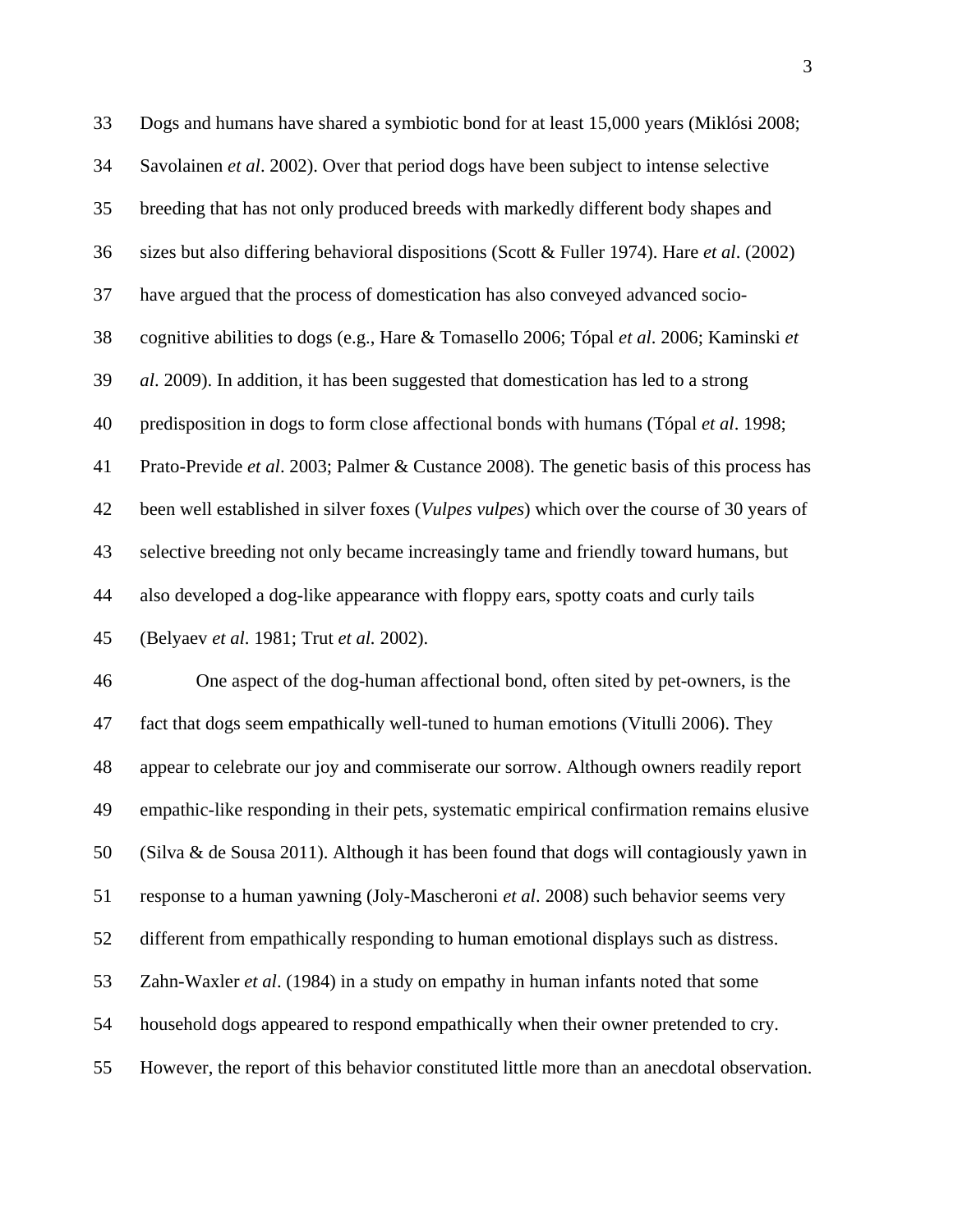56 Despite over a century of interest, no consensus exists over a proper definition of 57 empathy. Although its linguistic roots are in ancient Greek, the word empathy was first 58 introduced relatively recently into modern usage in the context of the philosophy of 59 aesthetics. It was originally used to refer to "feeling into" works of art or nature 60 (Titchener 1909). However, from the mid  $20<sup>th</sup>$  century onwards, empathy became a focus 61 of psychological research in the context of social communication and pro-sociality (Silva 62 & de Sousa 2011). Although there seem to be as many definitions of the term as 63 researchers interested in it, empathy has broadly been defined as, "the naturally occurring 64 subjective experience of similarity between the feelings expressed by self and others 65 without loosing (*sic*.) sight of whose feelings belong to whom" (Decety & Jackson 2004, 66 p. 71).

67 Developmental and comparative psychologists have identified a number of 68 empathy-related phenomena involving varying degrees of cognitive complexity (e.g., 69 Eisenberg 2009, Preston & de Waal 2002). Batson *et al*. (1981) were among the first to 70 distinguish *empathy* from *personal distress*. Both processes are underpinned by 71 emotional contagion in which perceiving another's emotional state triggers a similar 72 emotional response in an observer. Yet, whilst personal distress is self-oriented, empathy 73 is other-oriented (Batson 1991). Eisenberg (2009) defined personal distress as, "self-74 focused, aversive emotional reaction to the vicarious experiencing of another's emotion 75 … that is associated with the egoistic motivation of making oneself feel better" (p. 126). 76 Thus, upon witnessing another infant cry an observing infant may also start to cry, but 77 instead of offering aid to the initially distressed individual the observing infant seeks 78 comfort for her own vicariously triggered distress.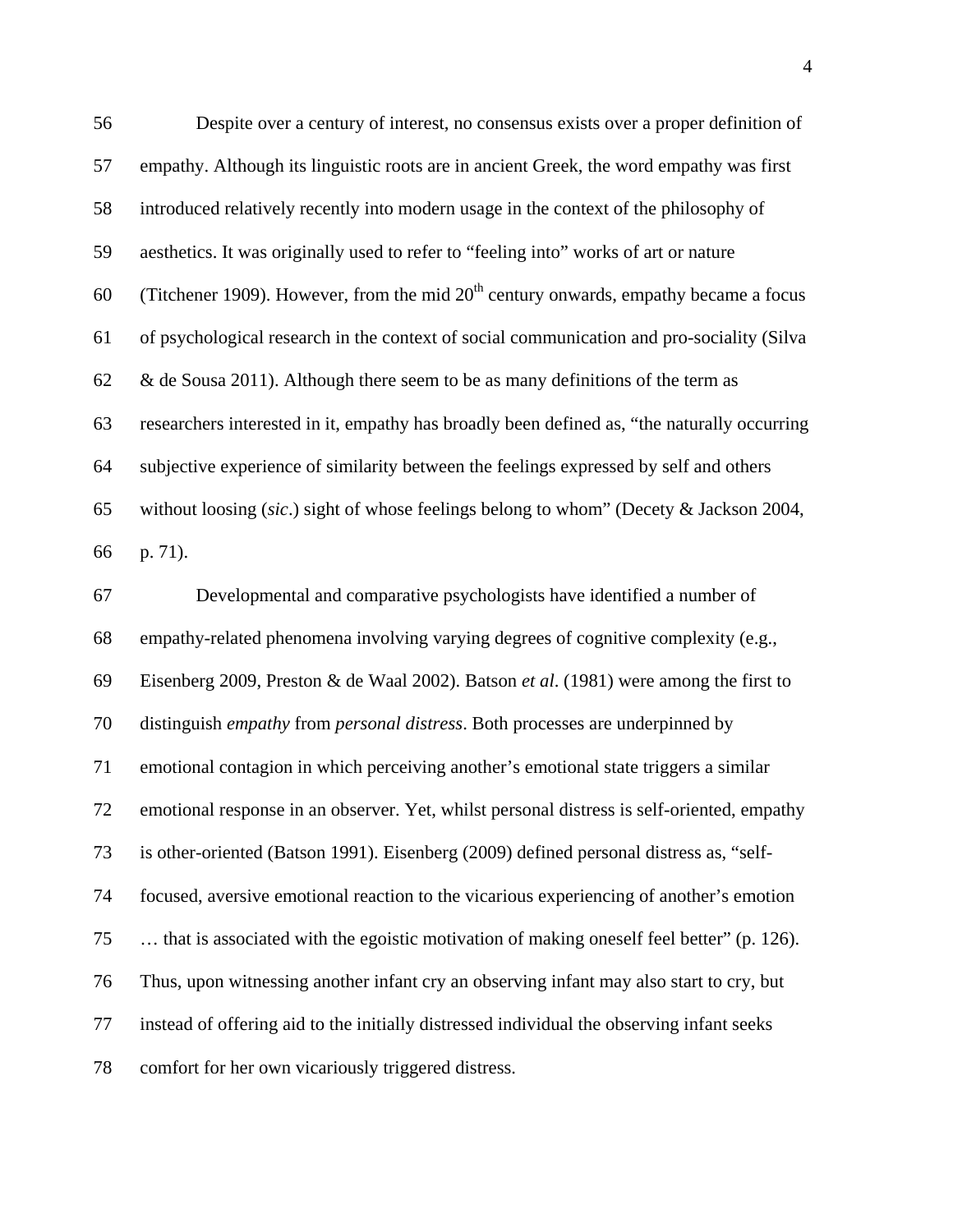79 In contrast to personal distress, whilst empathizing individuals still experience a 80 vicarious emotional reaction to the emotional state displayed by others, they do not 81 become entirely focused upon their own emotional response. As such, empathy requires a 82 capacity for self-other differentiation (Preston & de Waal 2002; de Waal 2008). The 83 empathizer's response to the other's emotional state is primarily focused upon or oriented 84 toward the other rather than themselves. Hence, a behavioral indicator of empathy may 85 be comfort-offering or helping behavior in response to another's distress.

86 Some theorists have also discussed another highly cognitively complex category 87 of empathy-related processing, sometimes labeled *sympathy* (e.g., Eisenberg 2009) or 88 *cognitive empathy* (e.g., Preston and de Waal 2002). Eisenberg (2009) defined it as, "an 89 affective response that frequently stems from empathy, but can derive solely (or partly) 90 from perspective taking or other cognitive processing, including retrieval of information 91 from memory. It consists of feelings of sorrow or concern for the distressed or needy 92 other rather than feeling the emotion as the other person is experiencing or expected to 93 experience it" (p. 126). Such a highly complex category of empathic responding would 94 be extremely difficult to establish empirically without the aid of verbal self-report. Thus, 95 it seems unlikely that one could provide convincing evidence of sympathy in non-verbal 96 participants such as very young human infants or non-human animals.

97 Although it would be very difficult to establish a capacity for sympathy in non-98 human animals, there is growing evidence that many species are nevertheless sensitive to 99 distress in others. Rats (Church 1959) and monkeys (Wechkin *et al*. 1964) have been 100 found to forgo food in order to avoid delivering electric shocks to conspecifics. Mice 101 have shown increased sensitivity to their own pain when paired with familiar mice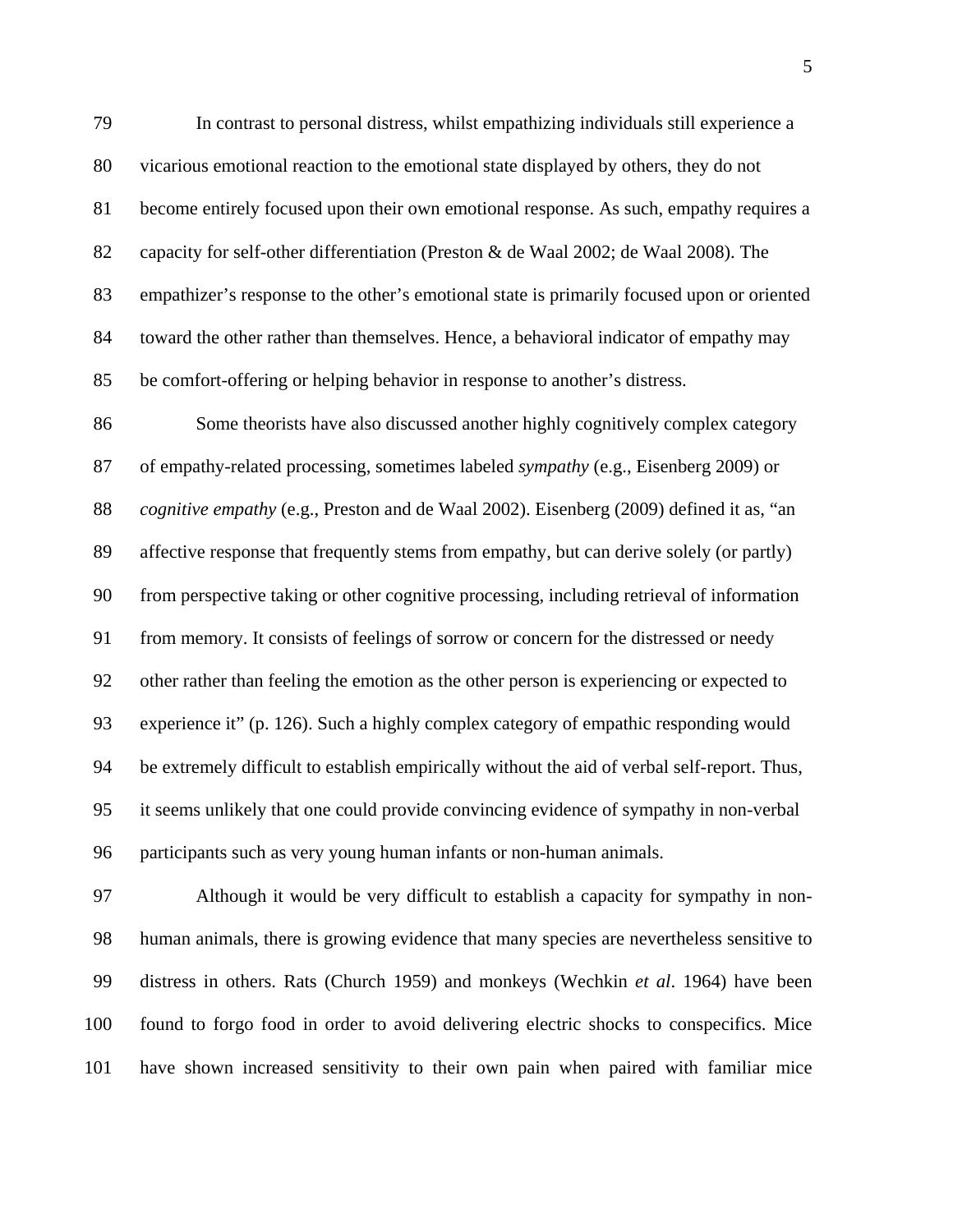102 experiencing a different type of pain (Langford *et al*. 2006). Additionally, there is 103 evidence of empathic concern in chimpanzees, cats and dogs (Zahn-Waxler *et al*. 1984; 104 Yerkes 1925; Ladygina-Kohts 1935/2001), yet this is largely anecdotal. There is, 105 however, systematic observational data on post-conflict "consolation" in apes (de Waal & 106 van Roosmalen 1979), rooks (Seed *et al*. 2007) and domestic dogs (Cools *et al*. 2008). 107 Such consolatory behavior involves a third party approaching and often making physical 108 contact with either the winner or loser of a former altercation. Yet the degree to which 109 this functions as comfort-offering is not clear, since there is little evidence of stress 110 alleviation as a result of such post-conflict affiliation (Koski & Sterck 2007).

111 As indicated above, most evidence of empathy related behavior in non-human 112 animals involves intraspecies responding. The anecdotal observations of dogs are of 113 particular interest since they often involve interspecies (i.e., dog to human) empathic-like 114 behavior. The distress signals of humans are very different to those of dogs. Nevertheless, 115 one might expect a predator/scavenger, such as a dog, to be predisposed to respond to the 116 distress signals of other species. However, rather than provoking empathic-like 117 responding, it seems just as likely that distress in an interspecific would provoke alert or 118 predatory related behavior in dogs. It is not immediately clear how one might expect a 119 dog to respond to distress in humans.

120 There has been some experimental study of empathically motivated help-seeking 121 in dogs. Macpherson and Roberts (2006) found that pet dogs failed to seek the help of a 122 human bystander when their owner feigned a heart attack or was pinned by a bookcase. 123 The authors concluded that the "dogs did not understand the nature of the emergency or 124 the need to obtain help" (p. 113). But, seeking help from a bystander is a rather complex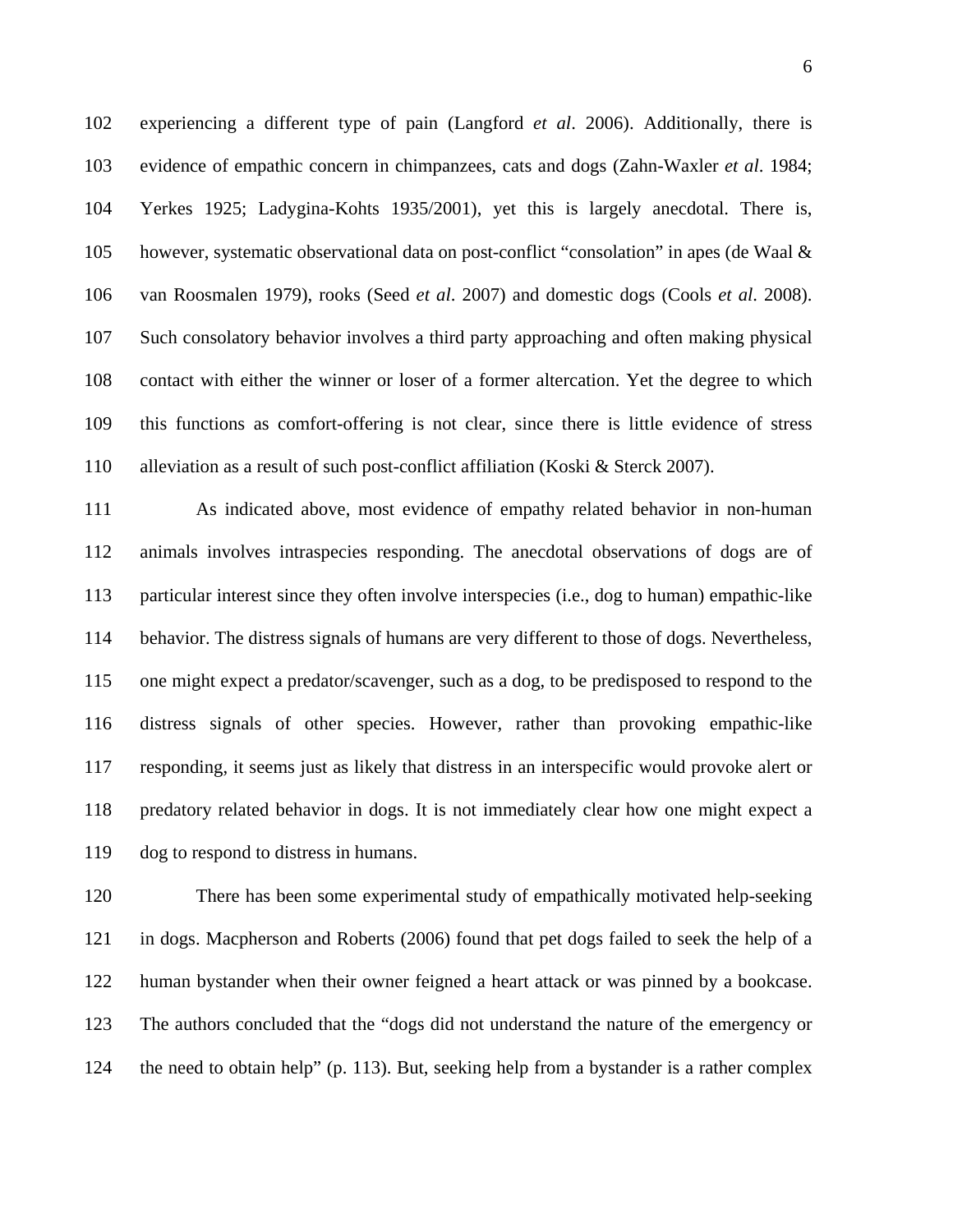125 type of empathic responding. We set out to investigate a slightly less complex scenario. 126 How do dogs respond when humans suddenly begin to cry for no readily apparent 127 reason?

128 It has been found that when typically-developing human infants are faced with 129 suddenly crying individuals, they will often hug, pat, make appropriate verbal utterances 130 (e.g., "there, there", "it's okay"), offer toys, and sometimes recruit assistance (Zahn-131 Waxler *et al*. 1979; Zahn-Waxler *et al*. 1984). The behavior of dogs under similar 132 circumstances is harder to interpret. Dogs can whine, nuzzle, lick, lay their head in the 133 person's lap or fetch toys. Yet, such behavior could be an expression of contagious 134 distress and egoistic comfort-seeking rather than empathically motivated comfort-135 offering. Alternatively, such behavior could be motivated by curiosity. Hence, the 136 primary challenge in investigating possible empathy in dogs is devising an experimental 137 procedure that can elucidate the distinction between curiosity, egoistic attention- or 138 comfort-seeking and expressions of genuine empathic concern.

139 In an attempt to solve this conundrum, we modified Zahn-Waxler *et al.*'s (1984) 140 procedure to include a condition in which an unfamiliar person also pretended to cry. If 141 the dogs were principally seeking comfort for themselves, we predicted that they would 142 avoid the crying stranger and approach their owner instead. If the dogs' approach was 143 principally motivated by curiosity, we predicted that any relatively uncommon behavior, 144 of a similar intensity to crying, would elicit approach. Therefore, we included a condition 145 in which the owner and stranger took turns humming in a strange staccato manner. We 146 also compared the dogs' behavior in response to crying and humming with periods in 147 which the humans were talking. Talking is a very common human activity for dogs to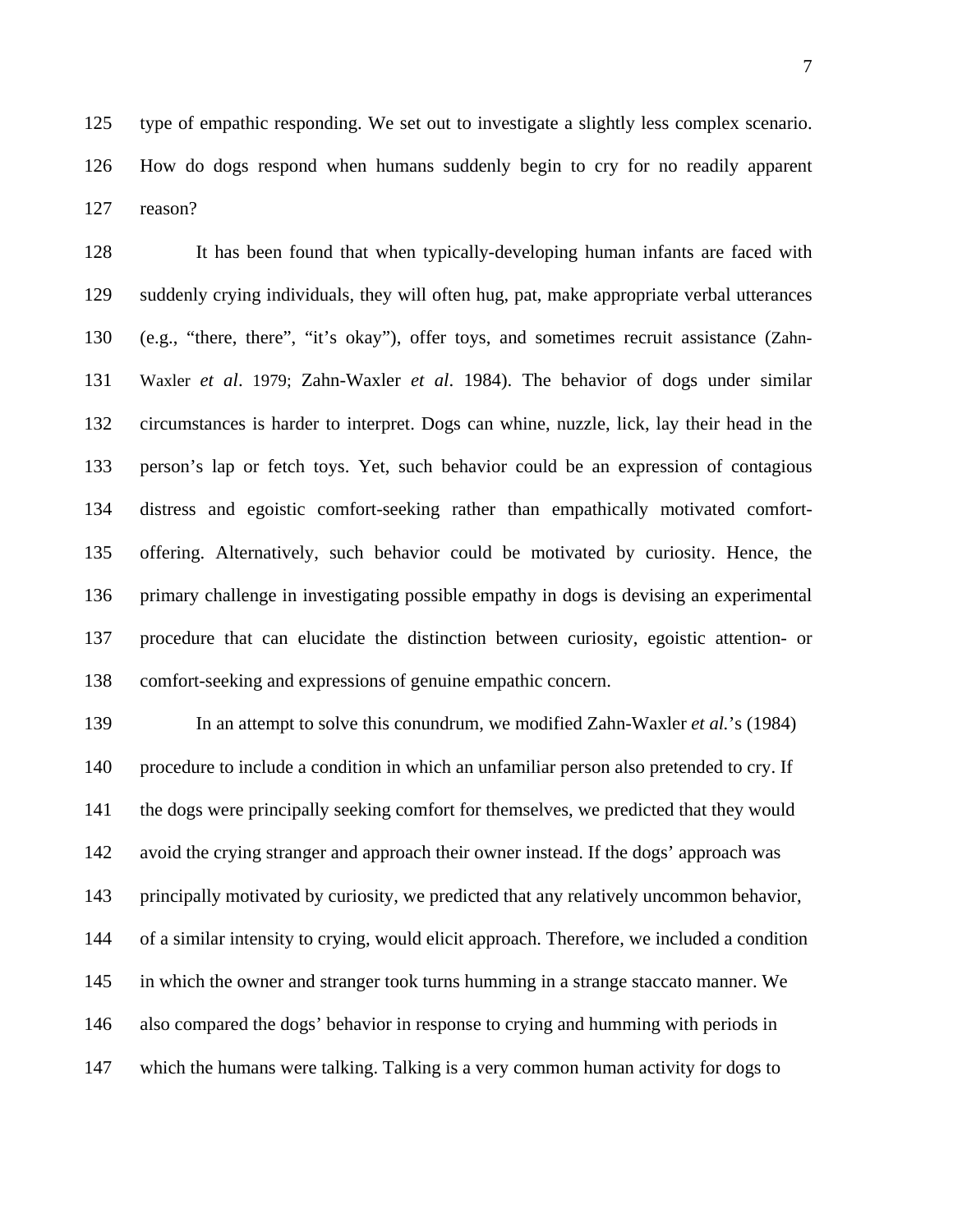| 148 | witness and thus it served as a baseline condition with which to compare their responses    |
|-----|---------------------------------------------------------------------------------------------|
| 149 | to the rather strange or uncommon crying and humming behavior. Finally, we also             |
| 150 | evaluated the emotional tone of the dogs' approaches during the different conditions (i.e., |
| 151 | crying, humming and talking). If the dogs were exhibiting contagiously triggered            |
| 152 | personal distress or empathy one would expect them to behave in a subdued, submissive       |
| 153 | manner rather than being playful, neutrally calm or alert.                                  |
| 154 |                                                                                             |
| 155 |                                                                                             |
| 156 | <b>Method</b>                                                                               |
| 157 |                                                                                             |
| 158 | <b>Participants</b>                                                                         |
| 159 | Eighteen medium-sized domestic dogs (Canis familiaris) from the North West                  |
| 160 | USA participated in the study. There were 9 females and 9 males of various breeds (10)      |
| 161 | mongrels, three Labradors, two Golden Retrievers, one Vizsla, one Belgian Shepherd and      |
| 162 | one Beagle) with a mean age of 9 years and 9 months ranging from 8 months to 12 years.      |
| 163 | Twelve dogs had been adopted by their current owners from a canine rescue centre. The       |
| 164 | remaining six were acquired either from a breeder or the litter of a personal acquaintance. |
| 165 | All were household pets with no specialist training beyond basic obedience.                 |
| 166 | Eighteen owners (one per dog) comprising 14 women and 4 men ranging from 34                 |
| 167 | to 72 years of age also participated in the study. Length of ownership ranged from two      |
| 168 | months to twelve years. When owners were asked how responsive their dog had been to         |
| 169 | emotions in humans previously, 15 dogs were anecdotally reported to have responded (11)     |
| 170 | to sadness, seven to pain, eight to anger, and nine to celebration).                        |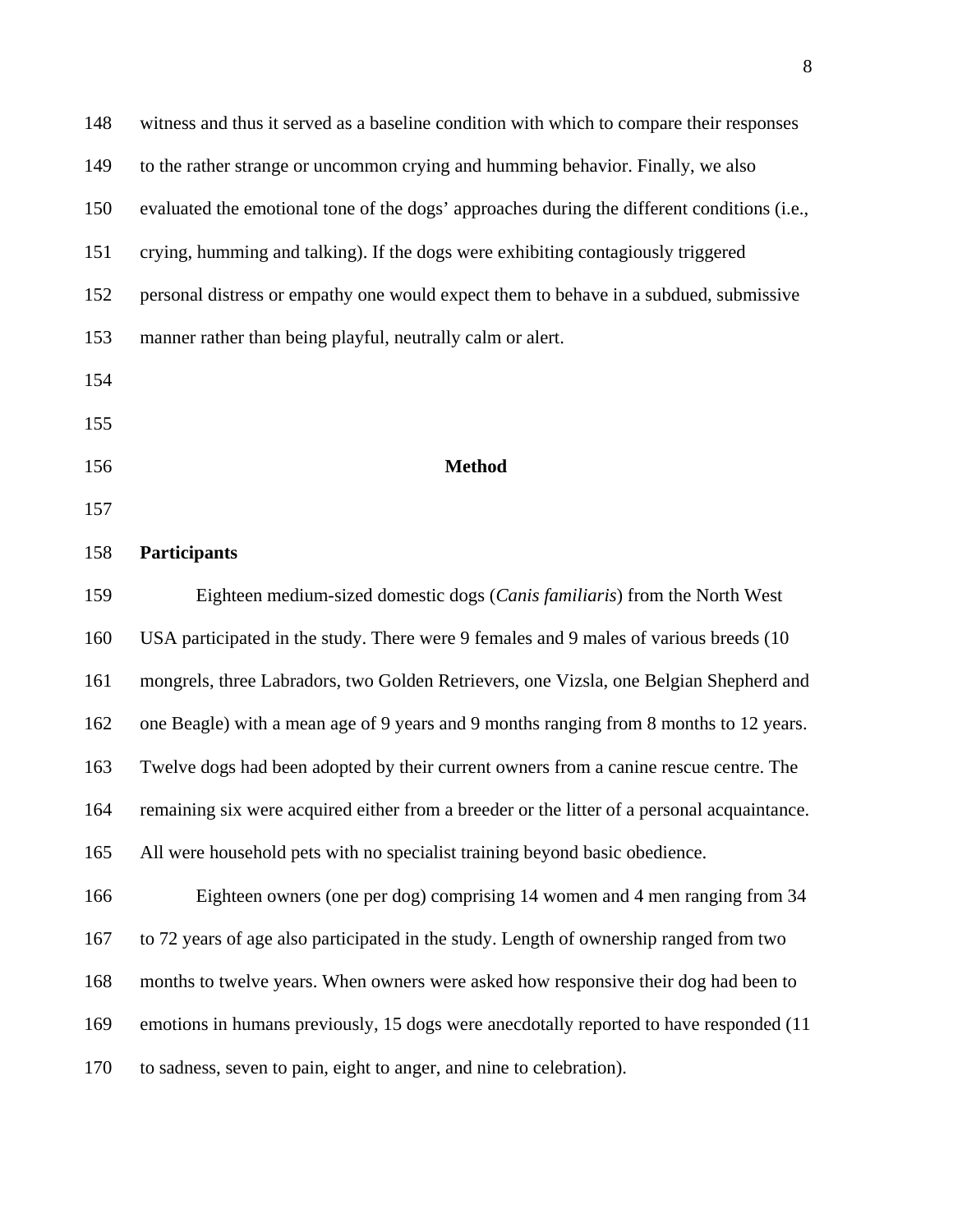# 172 **Testing Conditions and Materials**

| 173 | In order to ensure that the dogs remained relatively unstressed during the                 |
|-----|--------------------------------------------------------------------------------------------|
| 174 | experiment, and were thus more likely to behave in a natural manner, they were tested in   |
| 175 | the living-room of their own home. The owner and stranger remained seated at least two     |
| 176 | meters apart throughout the procedure, whilst a third person stood discreetly in one       |
| 177 | corner of the room and recorded the dog's behavior on a Sony Handicam® camcorder.          |
| 178 |                                                                                            |
| 179 | <b>Procedure</b>                                                                           |
| 180 | Each dog was exposed to four separate 20 second long experimental conditions in            |
| 181 | which: 1) their owner cried; 2) a stranger cried; 3) their owner hummed; 4) the stranger   |
| 182 | hummed. The order of who performed first (i.e. stranger or owner) and whether they         |
| 183 | cried or hummed was counterbalanced. In addition, each crying or humming condition         |
| 184 | was preceded by two minutes during which the owner and stranger talked.                    |
| 185 | The same person played the role of stranger throughout (i.e., the second author, J.        |
| 186 | Mayer). She was entirely unfamiliar to the dogs prior to testing. From the moment of       |
| 187 | entering their house, the stranger ignored the dogs: she did not look directly at them or  |
| 188 | make any friendly overtures. By the time testing began, all dogs showed little interest in |
| 189 | the stranger. As a result, when 20 seconds of the dogs' behavior was sampled one minute    |
| 190 | into the procedure (during which the owner and stranger were talking), 15 dogs were        |
| 191 | passive, two were walking and one was playing. Thus, the dogs were not overly fixated      |
| 192 | upon the stranger nor did they show any aggressive territoriality.                         |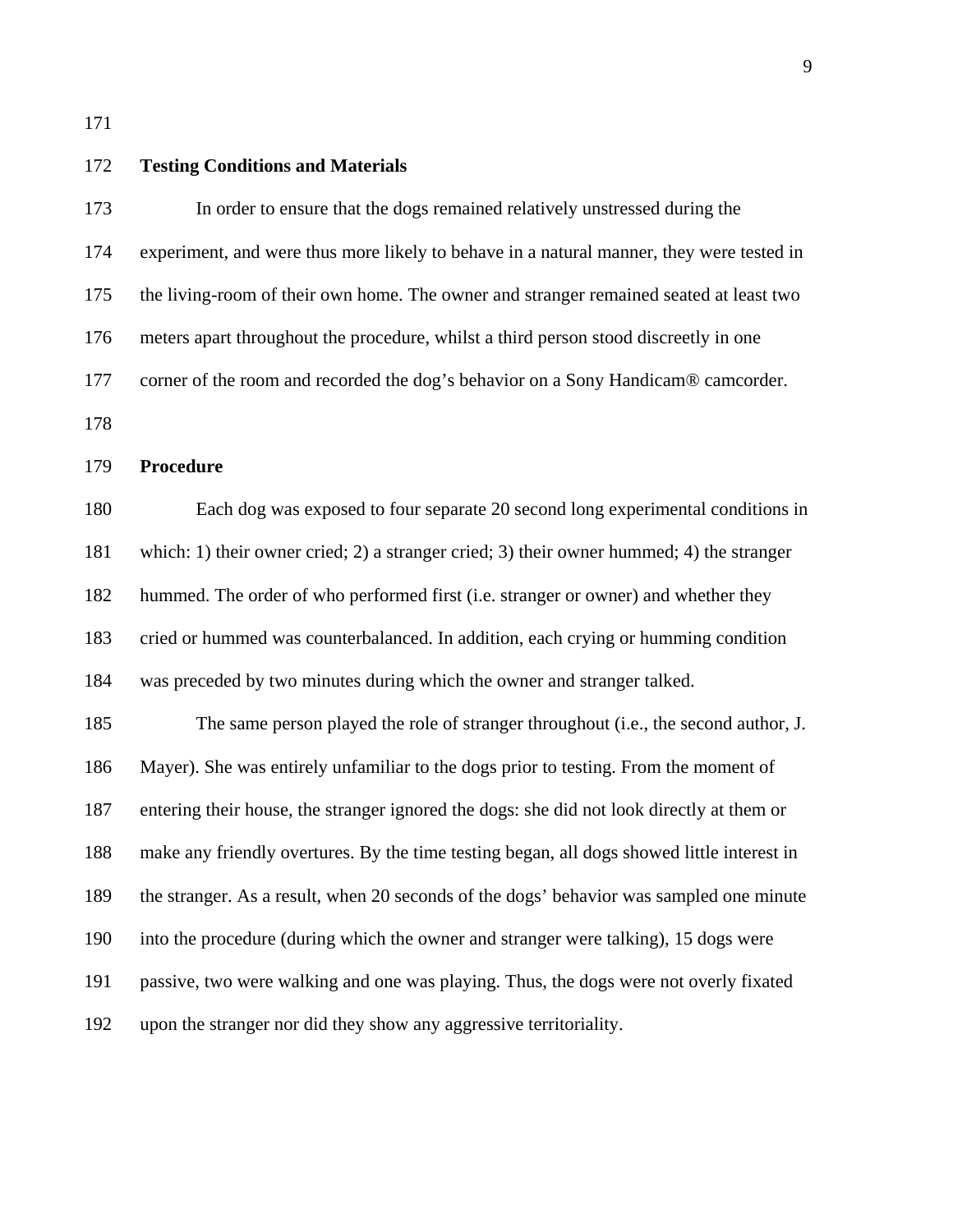193 The owners were given the following instructions concerning their role during 194 each condition: *Crying:* When you are asked to cry, please pretend to cry to the best of 195 your ability for 20 seconds; you will be told when you can stop. The only gestures you 196 should make while you are pretending to cry are either leaning forward or covering your 197 face. *Humming*: When you are asked to hum, please loudly hum the nursery rhyme 198 "Mary Had a Little Lamb" to the best of your ability for 20 seconds; you will be told 199 when you can stop. Please hum at approximately the same volume and perform the same 200 gestures as you did or will do during the crying condition. The owners were also asked 201 not to refer to their dog by name, look directly at him or her or initiate physical contact 202 during testing.

203 Once the owner had been briefed, the video-camera was turned on and the testing 204 session began. For the first two minutes the stranger asked the owner questions from a 205 previously prepared list about the dog's biographical details along with soliciting 206 anecdotal reports regarding the dog's previous reactions to various emotional displays in 207 humans. When two minutes had elapsed, the first bout of crying or humming was 208 performed. Immediately following this bout, the owner and stranger returned to talking 209 thereby allowing the dog's behavior to normalize. Thus, a total of two bouts of crying 210 and two of humming were performed, each separated by two minutes of talking.

211

#### 212 **Behavioral Analysis**

213 The 20-second humming and crying conditions from the digital video recordings 214 of the testing sessions were analyzed using 5-second point and time sampling (Martin & 215 Bateson 2007). Because we also wished to compare the dogs' responses to humming and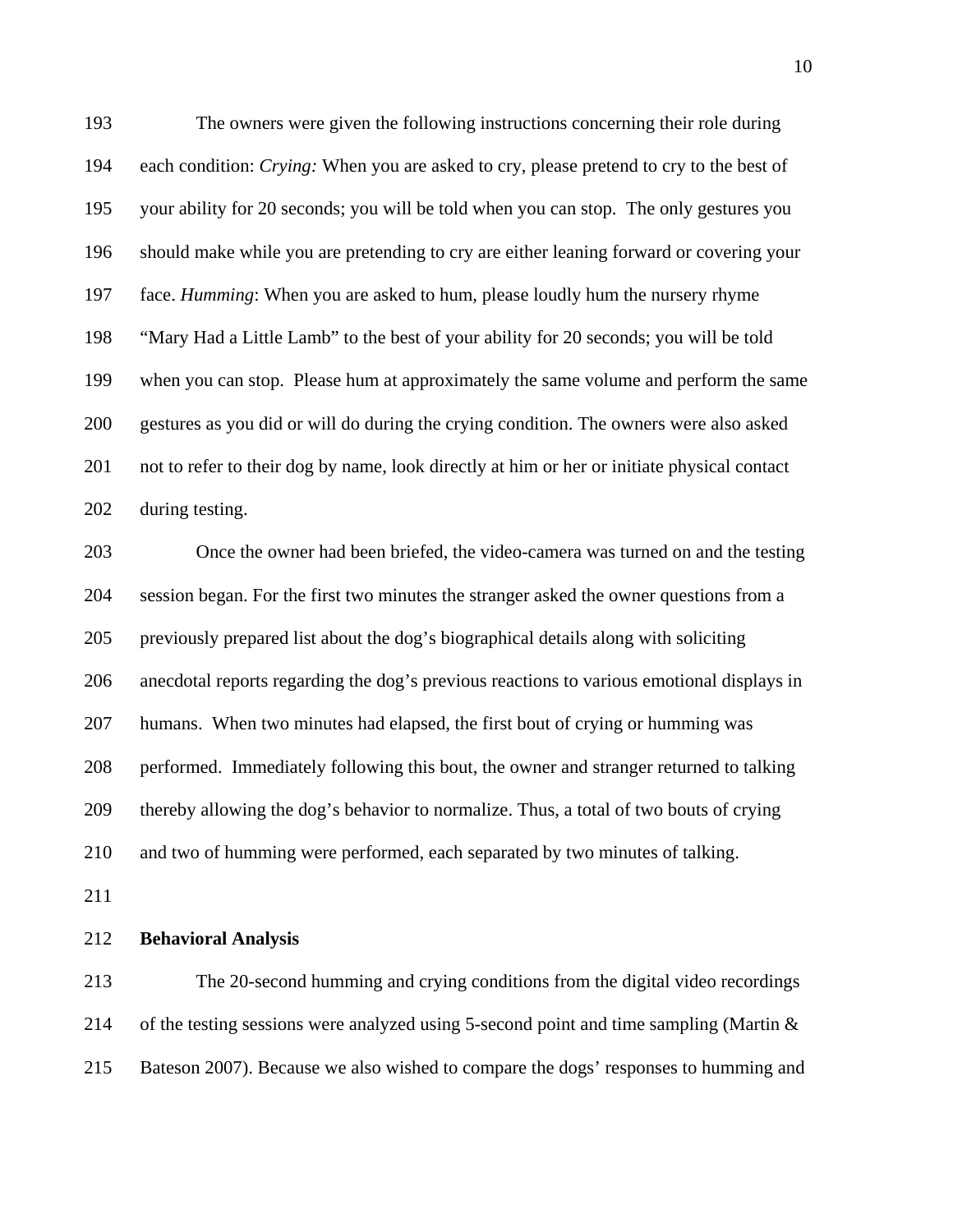| crying with that of talking, we sampled two 20-second phases during which the owner       |  |  |  |
|-------------------------------------------------------------------------------------------|--|--|--|
| and stranger talked. The first sample commenced one minute after the start of the         |  |  |  |
| experiment and the second sample was taken 30 seconds after the second                    |  |  |  |
| crying/humming phase.                                                                     |  |  |  |
| Six different behaviors, divided into two categories, were scored via 5-second            |  |  |  |
| point-sampling. The category "person-oriented" included "look at", "approach" and         |  |  |  |
| "contact" whilst "non-person-oriented" included "passive", "walking", and "solitary       |  |  |  |
| play" (Table 1). Thus, after every 5-second interval the behavior displayed by the dog at |  |  |  |
| that precise moment was recorded.                                                         |  |  |  |
|                                                                                           |  |  |  |
| <b>INSERT TABLE 1 ABOUT HERE</b>                                                          |  |  |  |
|                                                                                           |  |  |  |
|                                                                                           |  |  |  |
| Since vocalizing was not a mutually exclusive behavior (i.e., it could co-occur           |  |  |  |
| with any of the other behaviors) and it was a rare and transient event, it was scored     |  |  |  |
| differently using 5-second time- rather than point-sampling. Thus, if the dog made any    |  |  |  |
| vocalization during each 5-second interval, this was scored as one and the type of the    |  |  |  |
| vocalization was noted.                                                                   |  |  |  |
| The second author (J. Mayer) scored all of the testing sessions and a naïve               |  |  |  |
| observer, who was unaware of the study's hypotheses, scored a random selection of four    |  |  |  |
| sessions (i.e., 4 out of 18 dogs or 22% of the sample). During naïve scoring, a DVD       |  |  |  |
| without sound or labels was used so that the naïve observer remained as far as possible   |  |  |  |
| unaware of the experimental conditions or hypotheses. Inter-observer agreement was        |  |  |  |
|                                                                                           |  |  |  |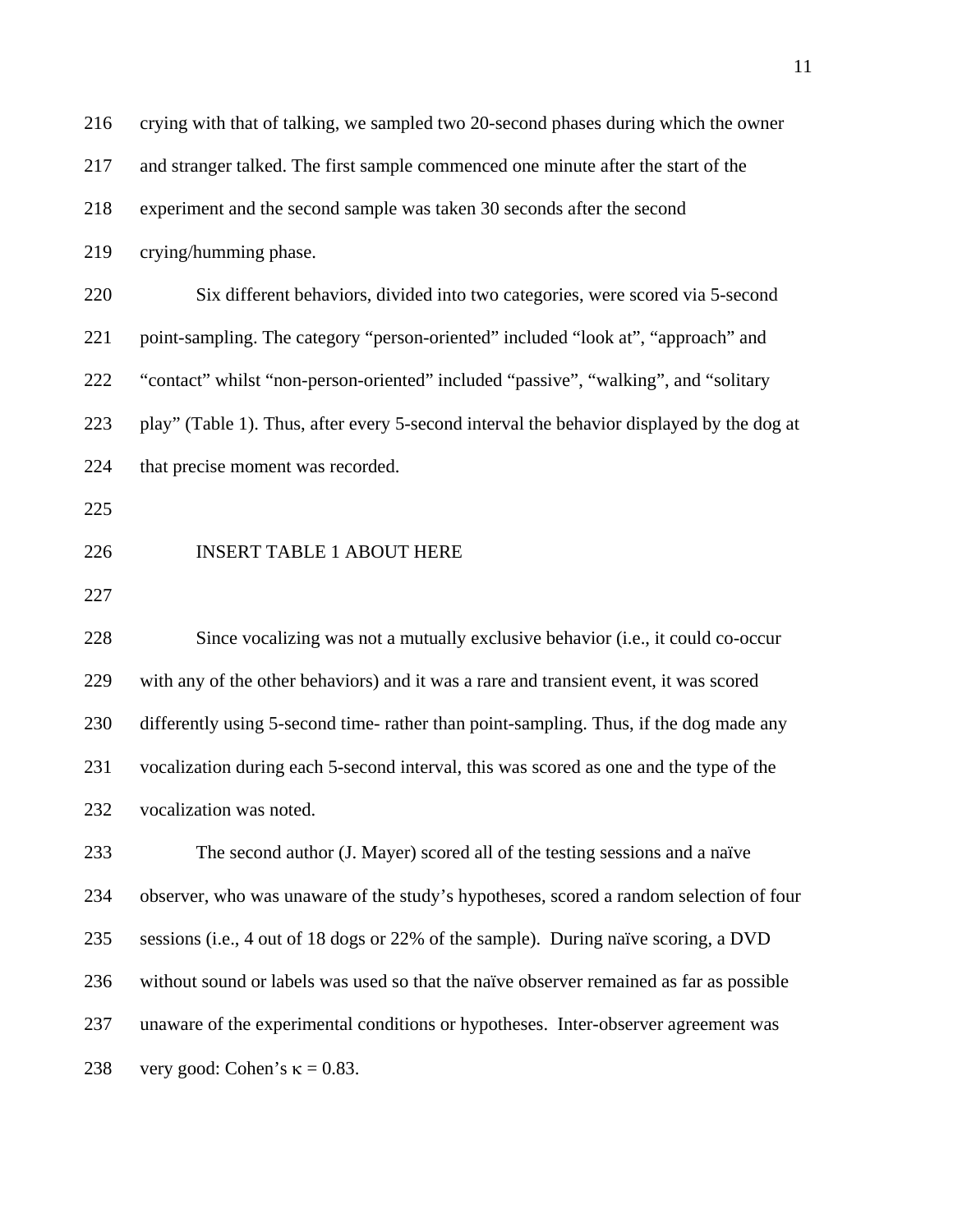239 In addition to the basic behaviors outlined above, we also wished to evaluate the 240 emotional tone of the dogs' approaches to the stranger and owner to see if they 241 approached in a different manner when the humans were crying, humming or talking. 242 Four emotional states in dogs were considered: submissive, calm, playful and alert. These 243 four relatively mild emotional displays were chosen because the other more extreme 244 emotional signals described in dogs such as fearfulness or aggression were not evident in 245 any of the subjects. (For reasons of welfare, the procedure would have been curtailed if 246 any of the dogs had displayed strong fear or aggression.). Three exemplars of each 247 emotion (two photographs and a line drawing) were selected from a Google© image 248 search. An opportunity sample of 10 experienced dog-owners, who were unaware of the 249 experimental hypotheses, were asked to identify which of the four emotional states the 250 dogs in the pictures were displaying. There was 100% agreement between the observers 251 on all but three of the 12 images. These three pictures were discarded and the remaining 252 images were used to develop pen drawings of each of the relevant emotional state 253 postures (Figure 1). 254 255 INSERT FIGURE 1 ABOUT HERE 256 257 Three other independent observers, all of whom were experienced dog-owners 258 and unaware the study's hypotheses, were shown the four pen drawings along with short

259 descriptions of each emotional display.

260 *Calm (relaxed or neutral):* The dog's ears are held down but not laid flat and back (or if

261 it is a breed that holds its ear up all the time, such as a Doberman pincher or German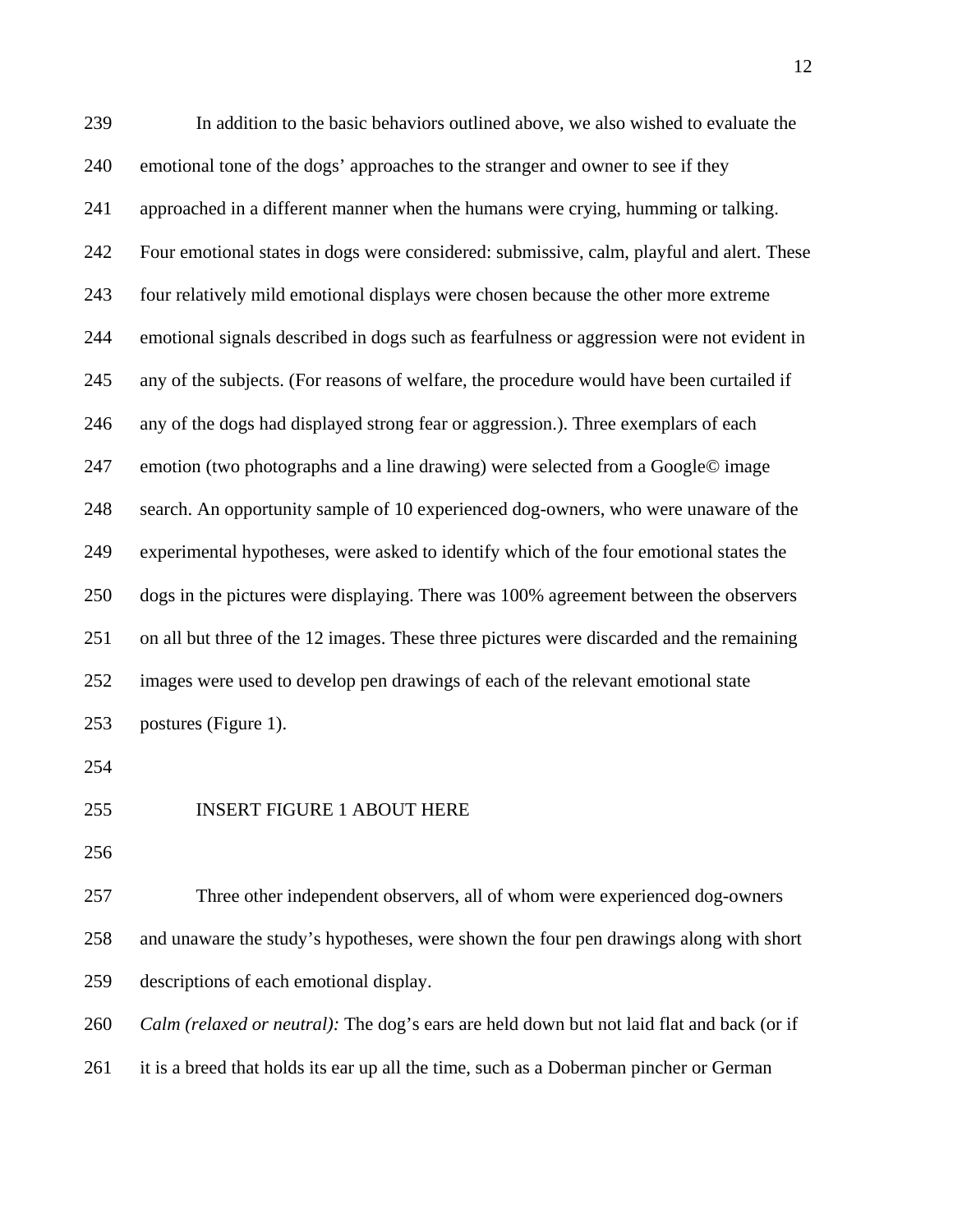262 Shepherd, the ears are not pricked forward). The mouth is often open and the tongue is 263 out or in view. The tail is held in a neutral position (not between the legs, but not held up 264 toward horizontal or higher).

265 *Submissive (mildly worried or concerned):* The dog's body and head is slightly lowered. 266 They hold their ears flat and back. Their tail is held low and sometimes slightly between 267 their legs. They will also sometimes wag their tail with a rapid side to side motion. They 268 will sometimes protrude their tongue slightly and raise one leg in a hesitant placating 269 manner.

270 *Alert:* The dog's ears are pricked and forward (some breeds cannot prick their ears, but if

271 possible they hold them up slightly). The body is slightly raised and the legs stiff. The

272 dog stares in a fixed manner and its tail is held up so that it is horizontal or higher.

273 *Playful:* The dog moves in an exuberant, excited manner, the tail is held up (often

274 wagging) and the dog's face assumes a happy or excited expression with the mouth often

275 held slightly open. When requesting play dogs will sometimes assume a "bow" posture:

276 they lower their front legs and raise their hind quarters with their tail held up.

277 The three observers watched silent footage of all the dogs' approaches in the 278 crying and humming conditions (none of the dogs approached during talking). They were 279 asked to select which emotional category best fitted the nature of the dog's approach. The 280 agreement between observers was moderate to good: observer A to B Cohen's  $\kappa = 0.685$ , 281 observer A to C Cohen's  $\kappa = 0.463$ , and observer B to C Cohen's  $\kappa = 0.618$ . In 18 out of 282 the 29 (67%) crying and humming bouts in which approaches occurred, all three 283 observers agreed on the nature of the dogs' approaches. In the remaining nine bouts 284 (33%) at least two observers agreed on the nature of the approach. Therefore, the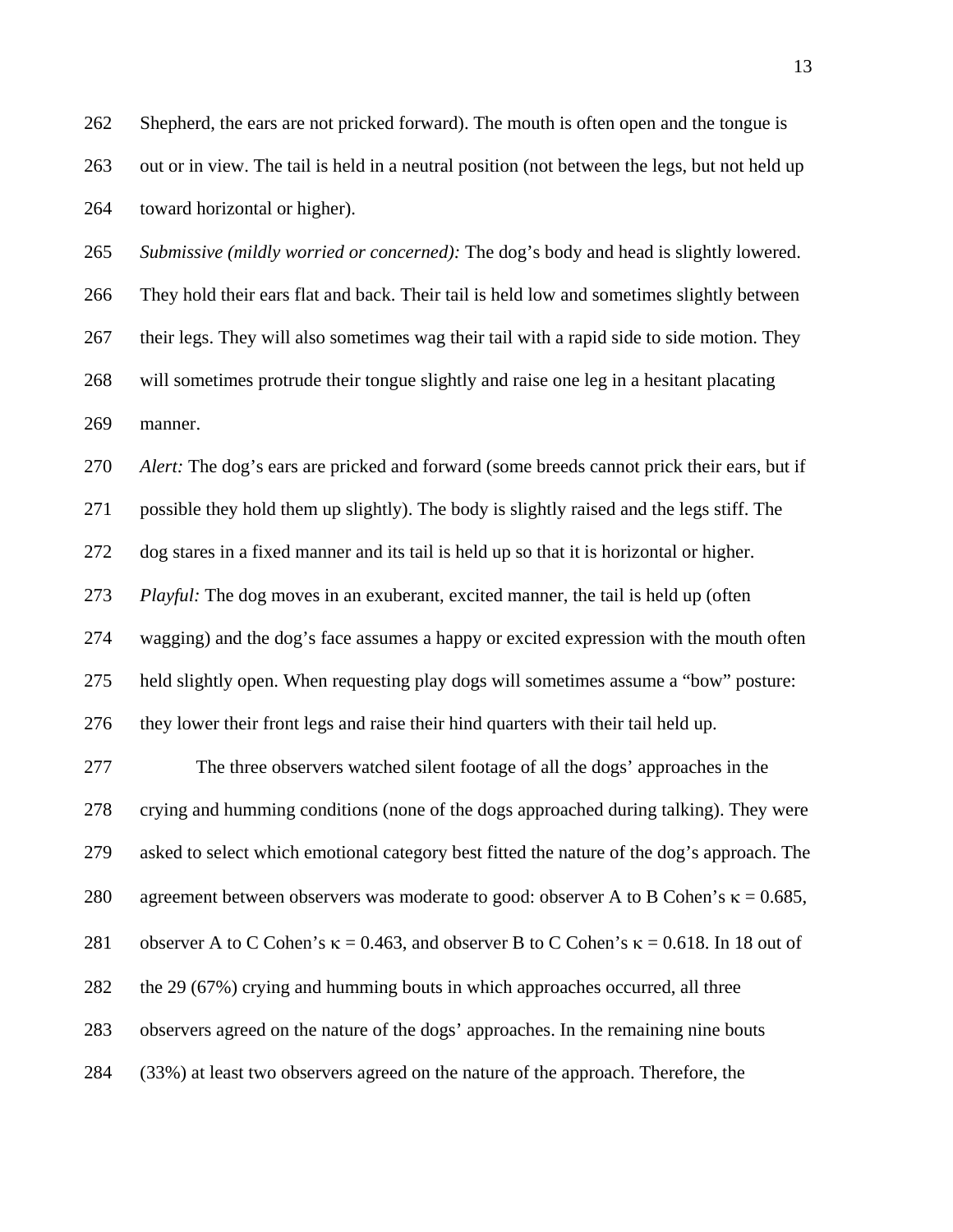| 285 | emotional tone of the dogs' approaches during each bout of crying or humming was taken         |
|-----|------------------------------------------------------------------------------------------------|
| 286 | to be that category upon which two or more of the observers agreed.                            |
| 287 |                                                                                                |
| 288 | <b>Results</b>                                                                                 |
| 289 |                                                                                                |
| 290 | Table 2 presents a summary of the point and time sample data. According to the                 |
| 291 | time sample data, significantly more dogs approached during crying $(N = 15)$ than             |
| 292 | humming (N = 6) (McNemar test $X^2(1, N = 18) = 7.11$ , $p = .008$ ). None of the dogs         |
| 293 | approached during talking. Only two dogs vocalized during testing. One dog whined              |
| 294 | when its owner pretended to cry, the other produced a trilled-whimpering in response to        |
| 295 | the crying bouts of both the owner and stranger.                                               |
| 296 |                                                                                                |
| 297 | <b>INSERT TABLE 2 ABOUT HERE</b>                                                               |
| 298 |                                                                                                |
| 299 | There was a significant main effect for the degree of person-oriented behaviors                |
| 300 | (i.e., the combined point sample scores for look at, approach and contact) performed           |
| 301 | during the crying, humming and talking conditions (repeated measures ANOVA, $F(1.36,$          |
| 302 | $(23.03) = 51.29$ , $p < .001$ , Fig. 2). Bonferroni corrected post hoc tests showed that dogs |
| 303 | were significantly more person-oriented during crying compared to humming ( $p < .001$ )       |
| 304 | or talking ( $p < .001$ ). Despite responding more strongly to crying, the dogs still          |
| 305 | differentiated between humming and talking, since there was a significantly higher rate of     |
| 306 | person-oriented behaviors performed during humming versus talking ( $p = .045$ one-            |
| 307 | tailed).                                                                                       |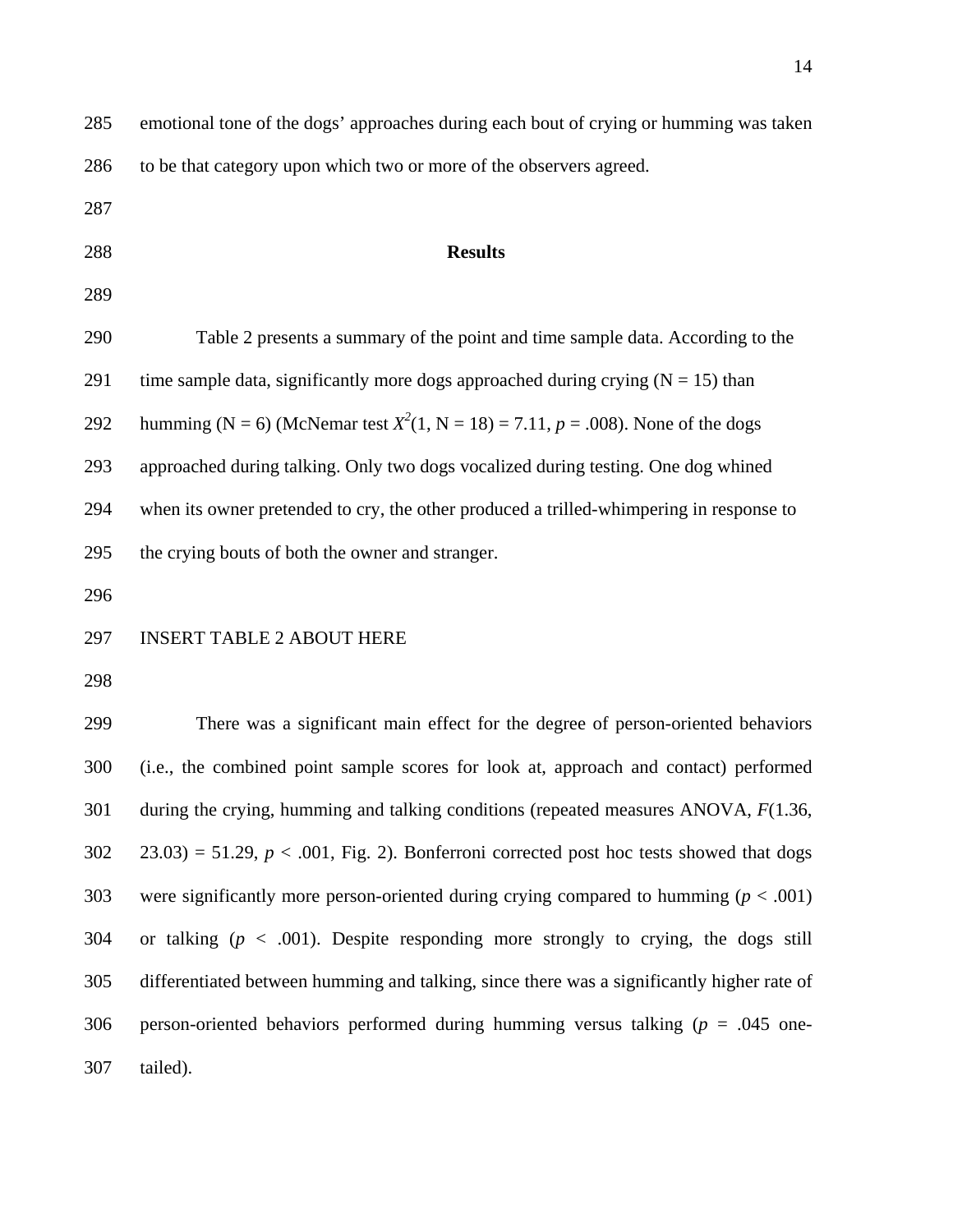# 309 INSERT FIGURE 2 ABOUT HERE

310

| 311 | As mentioned earlier, it was hypothesized that if the dogs were behaving in a               |
|-----|---------------------------------------------------------------------------------------------|
| 312 | manner consistent with empathy, they would direct more behavior toward the person who       |
| 313 | was crying than the silent witness. If, however, they approached their owner when the       |
| 314 | stranger was crying, this might suggest they were comfort-seeking. To test these            |
| 315 | hypotheses, a 2X2 repeated measures ANOVA was conducted on the dependent variable           |
| 316 | of number of person-oriented behaviors performed by dogs during the crying condition.       |
| 317 | The independent variables were identity of person performing (owner/stranger) and           |
| 318 | behavior being responded to (crying/sitting silently). There was no significant main effect |
| 319 | of identify of person performing $(F(1,17) = .04, p = .843)$ . Thus, dogs did not perform   |
| 320 | significantly more person-oriented behavior toward the owner versus the stranger or vice    |
| 321 | versa. However, there was a significant main effect for behavior being responded to         |
| 322 | $(F(1,17) = 79.12, p < .001)$ . Dogs directed significantly more person-oriented behaviors  |
| 323 | toward the person crying than the silent companion ( $p < .001$ , Fig. 3). There was no     |
| 324 | significant interaction between the identity of the person performing and the behavior      |
| 325 | being responded to $(F(1,17) = .054, p = .819)$ .                                           |
| 326 |                                                                                             |
|     |                                                                                             |

## 327 INSERT FIGURE 3 ABOUT HERE

328

329 Although the point sample data indicated that the dogs oriented more to the 330 humans when they were crying versus humming or talking, this does not automatically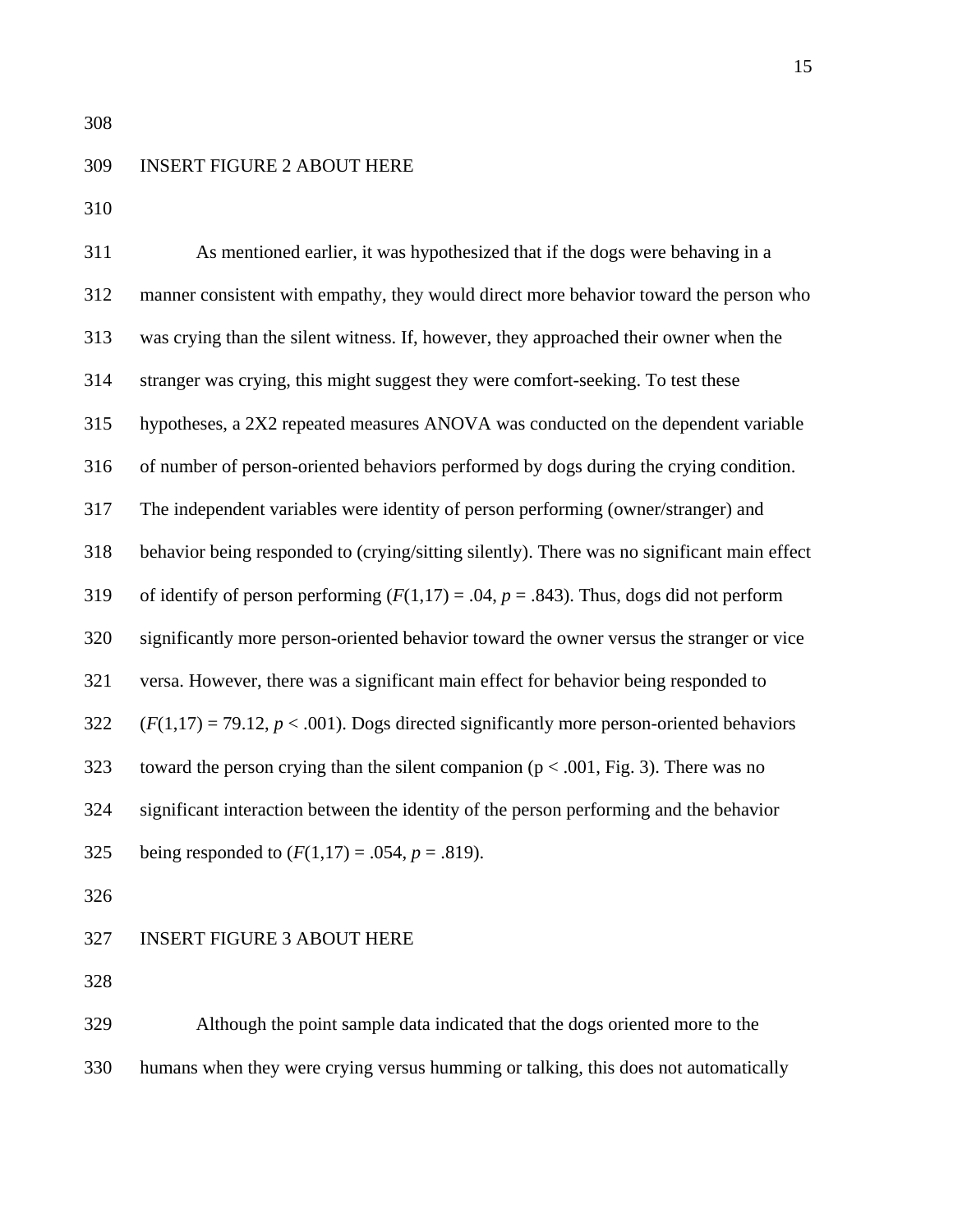331 mean that they were responding in a manner consistent with empathy. If they approached 332 in a playful or alert manner, this would be inconsistent with an expression of empathic 333 concern. Thus, we went on to analyze the independent observers' ratings of the emotional 334 tone of approaches made by the dogs during crying. (As noted earlier, there were no 335 approaches during talking and only six dogs approached during humming, which meant it 336 was not possible to perform statistical analyses upon these data.)

337 Of the 15 dogs who approached during the crying condition, 13 were judged to 338 have done so in a submissive manner; one dog was judged as alert and another dog 339 approached the crying stranger in a playful manner and his owner in an alert manner. 340 Since there were four possible emotional displays (submissive, alert, playful and calm), 341 the null hypothesis was that there would be an equal probability of the dogs displaying 342 any one of them. Thus, a non-central binomial test with a probability of 0.25 was applied 343 to the data. It was found that a much higher proportion of the sample of dogs that 344 approached during crying did so in a submissive manner than one would expect if the 345 emotional type of approach displayed were equiprobable ( $p < .001$ ).

346

347

#### 348 **Discussion**

349

350 There are many different ways in which dogs could respond to an apparently 351 distressed human. They could fail to respond at all and ignore the crying person; they 352 could become fearful and avoidant, even approaching another calm human for 353 reassurance; they could become alert and even act in a dominant manner towards an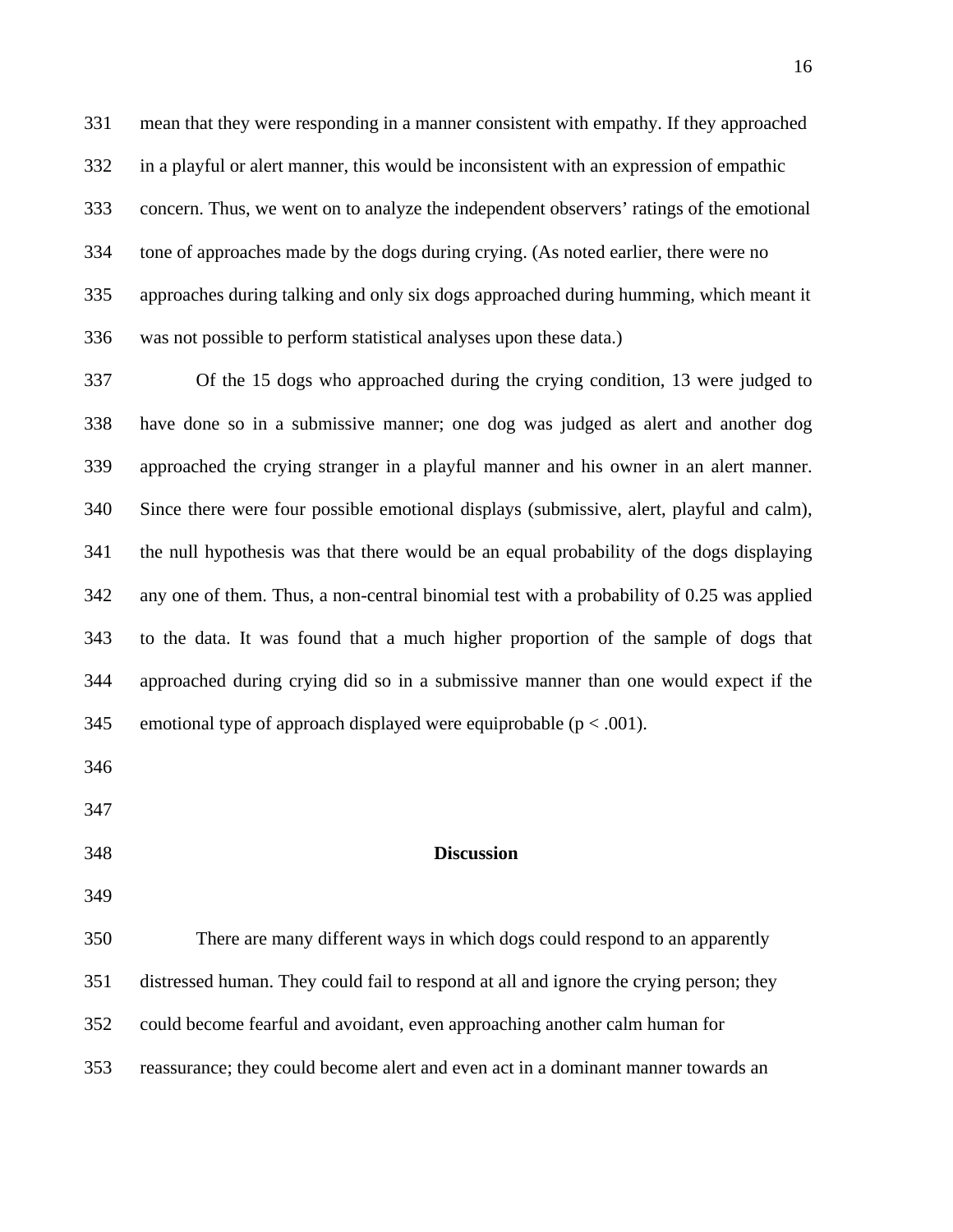354 apparently weakened individual; they could become curious or playful; or they could 355 approach and touch the distressed person in a gentle or submissive manner thereby 356 providing reassurance or comfort. The majority of dogs in the present study behaved in a 357 manner that was consistent with empathic concern and comfort-offering. The dogs 358 responded to their owner and the stranger when they were crying in a markedly 359 differently manner compared to when they were humming or talking. They oriented 360 toward the person (i.e., looking at, approaching and touching them) significantly more 361 during the crying condition than the humming or talking conditions. Of the 15 dogs that 362 approached during the crying condition, the majority of them did so in a submissive 363 rather than playful, calm or alert manner.

364 The fact that the dogs differentiated between crying and humming indicates that 365 their response to crying was not purely driven by curiosity. The humming was designed 366 to be a relatively novel behavior, which might be likely to pique the dogs' curiosity. 367 However, it was somewhat similar to talking and one might suspect that the dogs did not 368 respond to it because they treated it as equivalent to talking. Although humming did not 369 provoke approach or contact, the dogs nevertheless looked at the humming person 370 significantly more often than they looked during talking. Thus, they seemed to notice that 371 humming was different from talking, but they did not become sufficiently interested or 372 aroused during humming to approach or touch the person performing the behavior. In 373 addition, the two dogs who produced mild distress vocalizations during the procedure 374 only did so during the crying condition. Thus, it seemed that crying carried greater 375 emotional valence for the dogs and provoked a stronger overall response than either 376 humming or talking.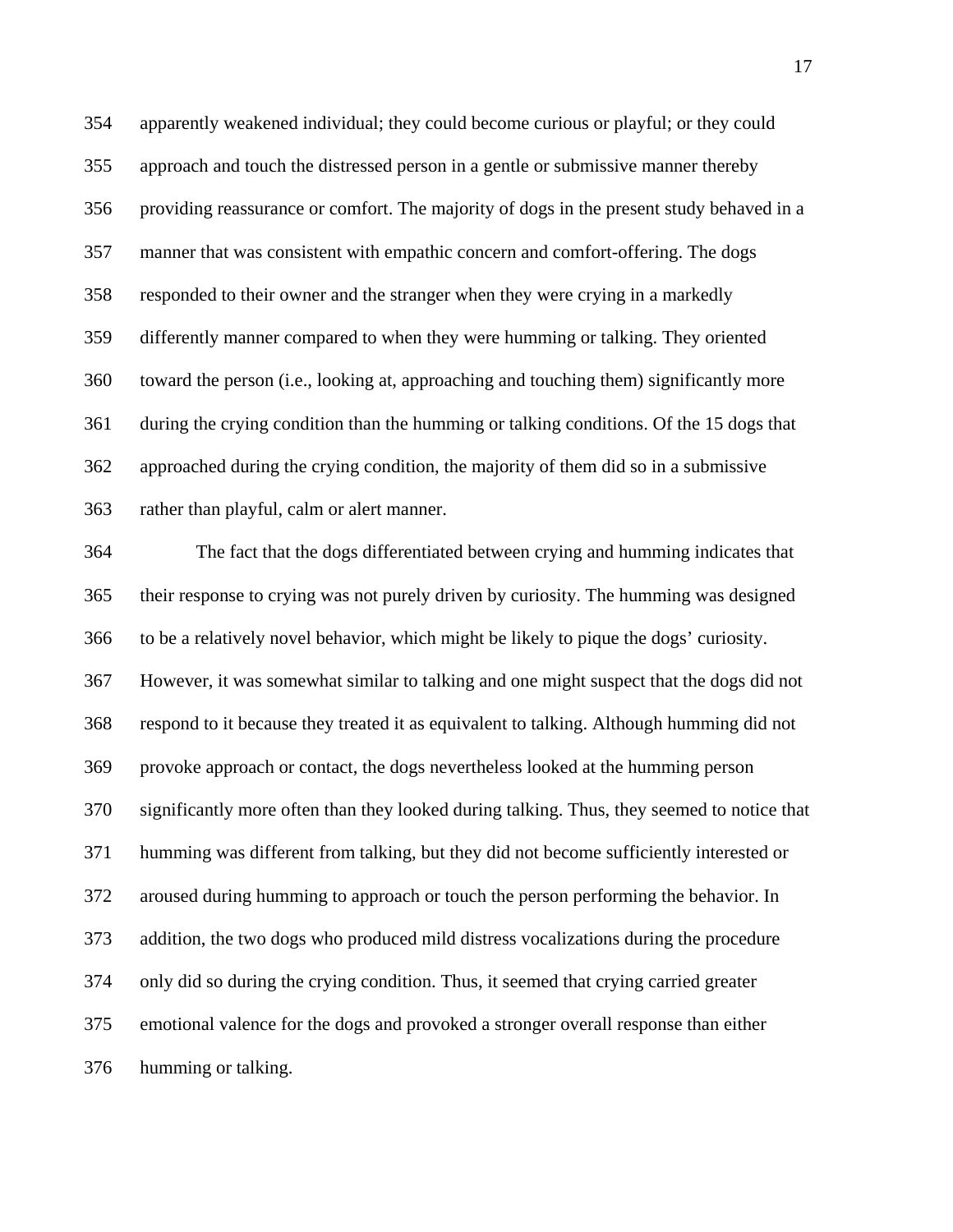377 It is possible that the dogs' response to crying was driven principally by 378 emotional contagion. The crying could have triggered personal distress in the dogs so that 379 their approaches were driven by a desire to gain comfort for themselves rather than to 380 offer comfort to the human. However, if the dogs' approaches during the crying condition 381 were entirely motivated by egoistic comfort-seeking, one might expect them to be more 382 likely to approach their usual source of comfort (i.e. their owner) in preference to the 383 stranger. Yet, no such preference was found. The dogs approached whoever was crying 384 regardless of their identity. In addition, when the person who was crying ignored them (as 385 they were instructed to do), if the dogs were egoistically motivated, one might expect 386 them to turn to the other available non-crying person for comfort, particularly if that 387 person were their owner. However, only two dogs approached both people during the 388 crying condition (one approached the crying stranger first and then her owner, the other 389 approached the calm stranger prior to going over to his crying owner and then when the 390 stranger was crying approached the stranger prior to his owner). Thus, the dogs' behavior 391 was not strongly consistent with what one would expect if they were only egoistically 392 comfort-seeking.

393 Even if the dogs' pattern of response exceeded what one would expect of personal 394 distress and egotistic comfort-seeking, it does not automatically follow that they were 395 empathizing in the sense of making a self-other differentiation. A more parsimonious 396 explanation of their behavior is that they may have previously received positive 397 reinforcement for approaching crying individuals. Any household dog who approaches a 398 distressed human family member is likely to be positively reinforced by receiving 399 affection. Through the process of generalization, any human who then cries in the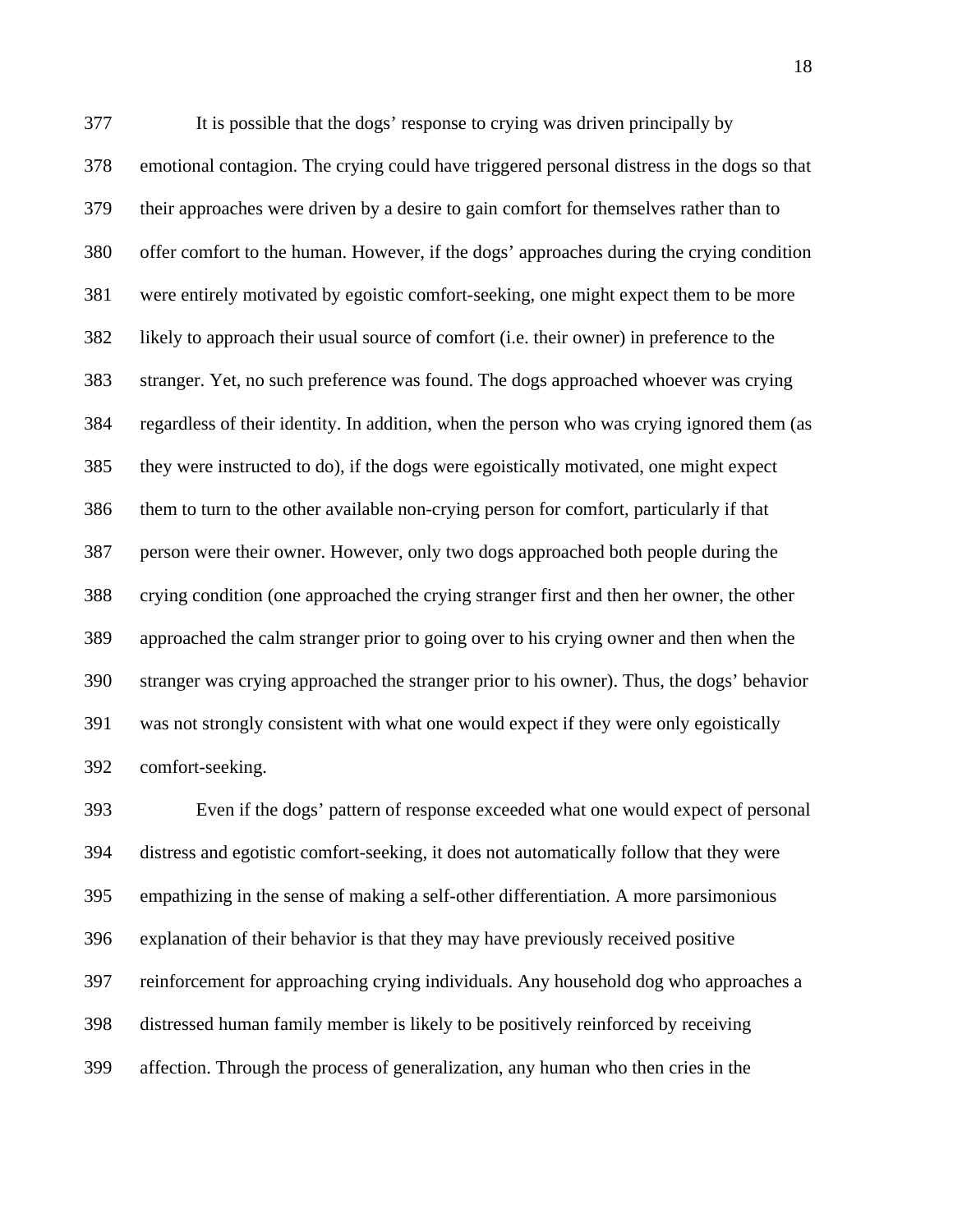400 presence of that dog is likely to initiate a conditioned approach response. Since the dog is 401 nonetheless affected by emotional contagion the response will still tend to be submissive 402 in its emotional tone. Thus, the behavioral outcome is a response to human distress that is 403 consistent with an expression of empathic concern, but which may not actually involve 404 the requisite self-other differentiation needed for it to count as true empathy.

405 Similarly, there is no compelling evidence to suggest that the dogs' behavior 406 indicated sympathy or cognitive empathy. Cognitive empathy would require them to 407 exhibit some understanding of the mental perspective of the crying humans. Sympathetic 408 humans can produce verbal utterances such as, "Are you okay?" or, "What is the matter?" 409 which indicate that they are engaging with or asking after the mental perspective of the 410 crying person. Without the benefit of such verbal responses, it is difficult to imagine what 411 behavior a dog could produce under such circumstances which could convincingly 412 indicate mental perspective-taking.

413 In conclusion, we in no way claim that the present study provides definitive 414 answers to the question of empathy in dogs. Nevertheless, we believe it sets out a 415 profitable direction for further study. There are many more possible avenues of inquiry. 416 For example, what is the effect of breed? Nearly all the dogs in our sample were 417 medium-sized mongrels or hunting breeds. How would toy breeds respond? If learning 418 history is important, a developmental study with puppies might reveal important trends. 419 In addition, contrasting dogs with different rearing histories, such as shelter dogs or 420 highly trained working dogs, might reveal systematic differences. It might be profitable 421 to study other emotions in contrast to crying. It is possible, as mentioned earlier, that 422 humming was too similar to talking to provoke a strong response. On reflection, it might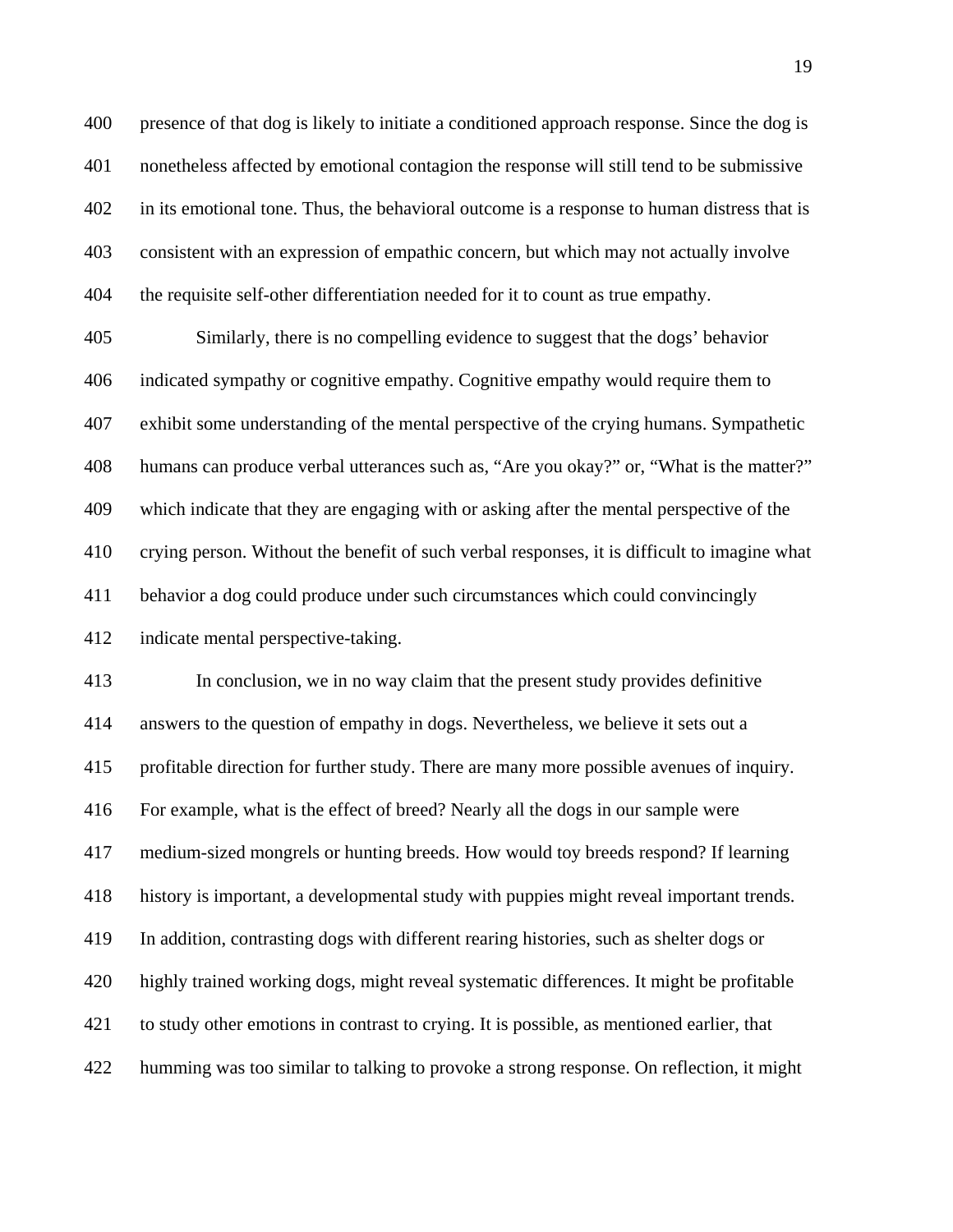423 have been better to have contrasted crying with laughing. Laughing is a human emotional 424 display that has a similar auditory intensity to crying, but one might expect it to provoke 425 a playful rather than submissive approach. The crying behavior in the present study was 426 devoid of context. Future studies could provide a context for the emotion being 427 displayed, such as fear caused by a snake or pain caused by stubbing one's toe. The 428 experimental paradigm we have developed offers a powerful new way to address many of

429 these questions.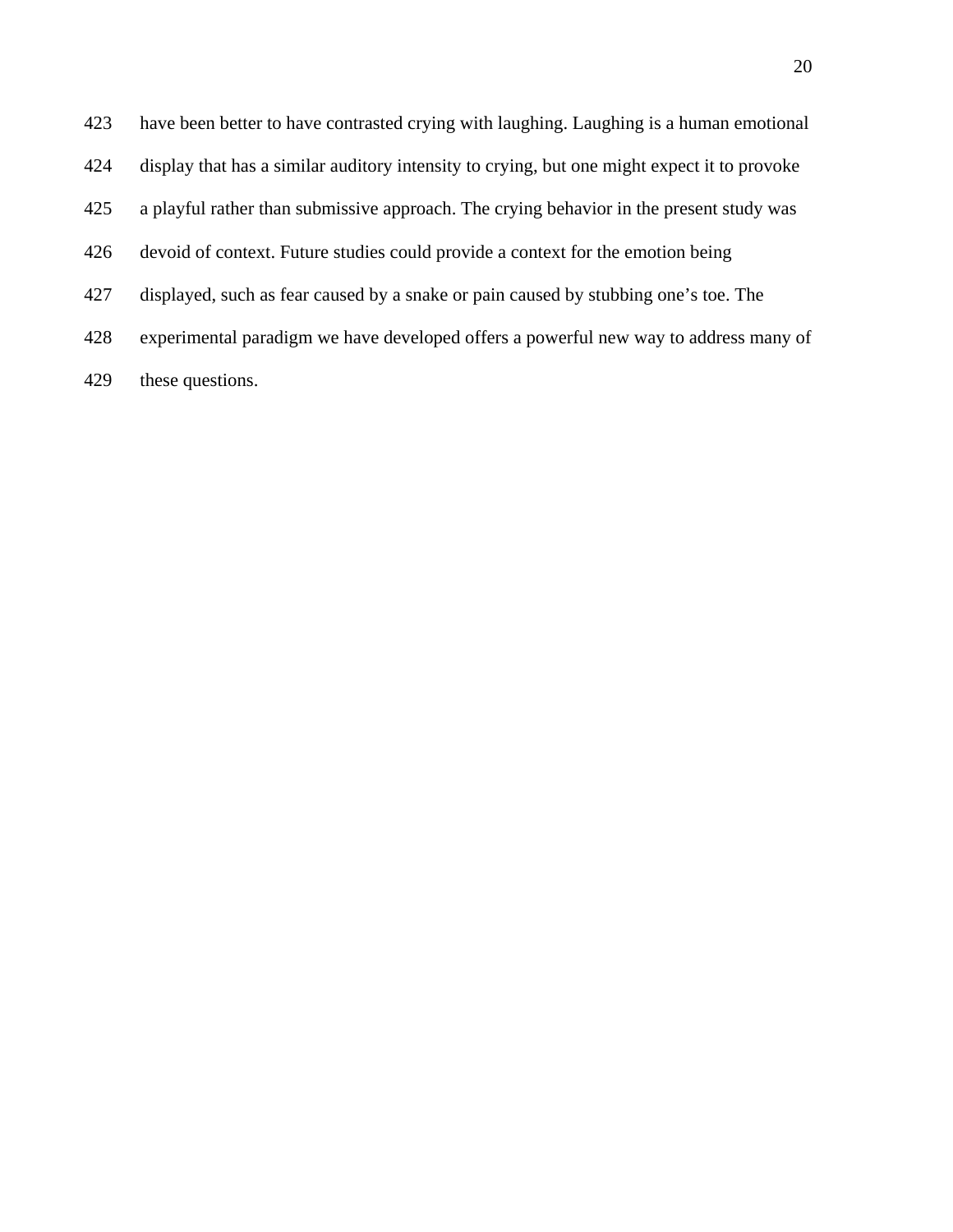| 430 | <b>References</b>                                                                     |
|-----|---------------------------------------------------------------------------------------|
| 431 |                                                                                       |
| 432 | Batson CD (1991) The Altruism Question: Toward a social-psychological answer.         |
| 433 | Erlbaum Associates, Hillsdale                                                         |
| 434 | Batson CD, Duncan BD, Ackerman, P, Buckley, T, & Birch, K. (1981) Is empathic         |
| 435 | emotion a source of altruistic motivation? J Pers Soc Psychol 40: 290-302             |
| 436 | Belyaev DK, Ruvinsky AO, Trut LN (1981) Inherited activation-inactivation of the star |
| 437 | gene in foxes. J Heredity 72: 264–274                                                 |
| 438 | Church RM (1959) Emotional reactions of rats to the pain of others. J Comp Physiol    |
| 439 | Psychol. 52: 132-34                                                                   |
| 440 | Cools AKA, van Hout AJ, Nelissen MHJ (2008) Canine reconciliation and third-party-    |
| 441 | initiated postconflict affiliation: Do peacemaking social mechanisms in dogs rival    |
| 442 | those of primates? Ethol 114: 53-63                                                   |
| 443 | Decety J, Jackson PL (2004) The functional architecture of human empathy. Behav Cog   |
| 444 | Neurosci Rev 3: 71-100                                                                |
| 445 | De Waal FBM (2008) Putting the altruism back into altruism: The evolution of empathy. |
| 446 | Annu Rev Psychol 59: 279-300                                                          |
| 447 | De Waal FBM, van Roosmalen A (1979) Reconciliation and consolation among              |
| 448 | chimpanzees. Behav Ecol Sociobiol 5: 55-66                                            |
| 449 | Eisenberg N (2009) Empathy-related responding: links with self-regulation, moral      |
| 450 | judgment, and moral behavior. In: Mikulincer M & Shaver PR (eds) Prosocial            |
| 451 | Motives, Emotions and Behavior: The better angels of our nature. American             |
| 452 | Psychological Association, Washington, DC, pp 129-148                                 |
|     |                                                                                       |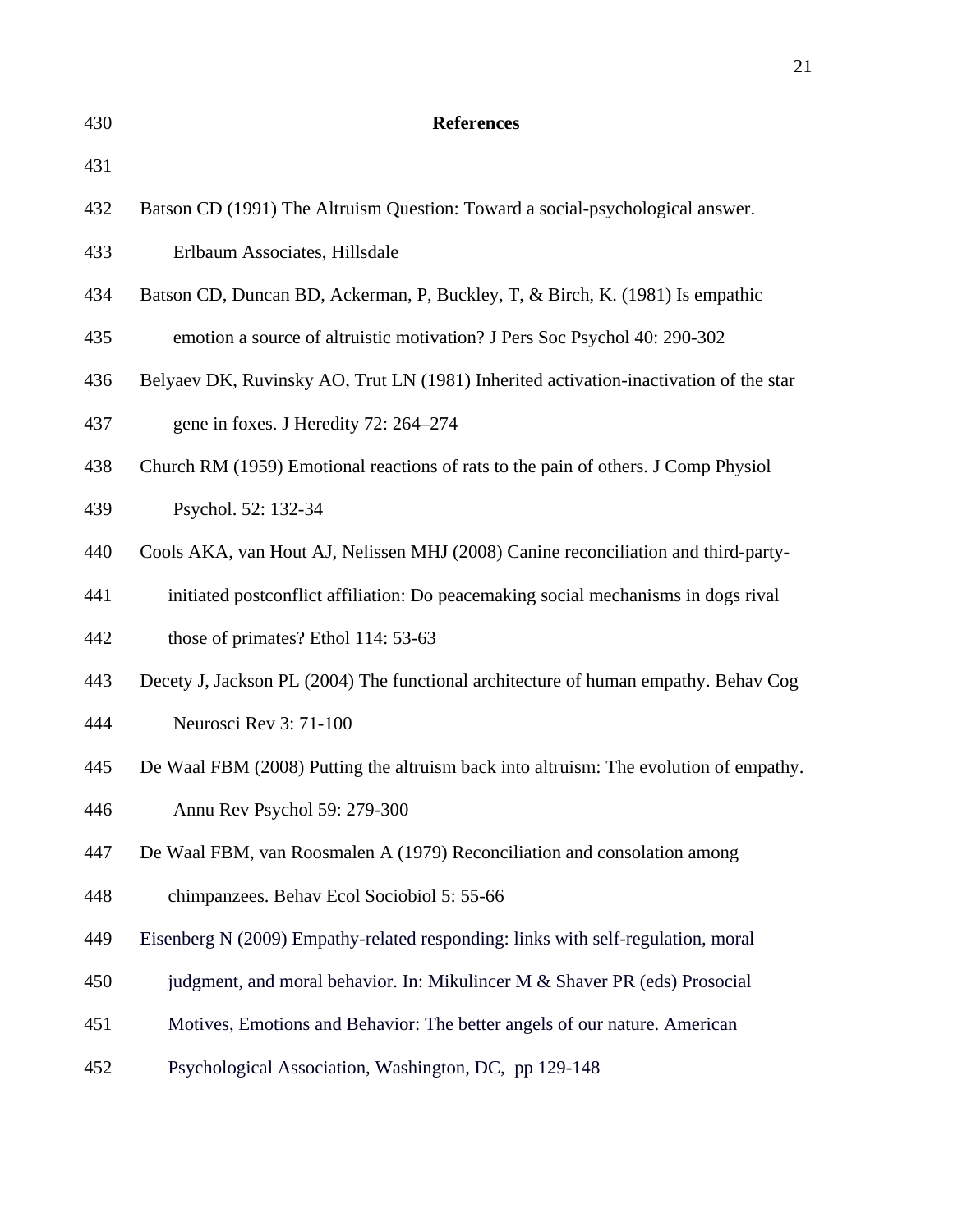- 453 Hare B, Brown M, Williamson C, Tomasello M (2002) The domestication of social
- 454 cognition in dogs. Science 298: 1634-36
- 455 Hare B, Tomasello M (2006) Human-like social skills in dogs? Trends Cogn Sci 9: 439- 456 44
- 457 Joly-Mascheroni RM, Senju A, Shepherd AJ (2008) Dogs catch human yawns. Biol Lett
- 458 4: 446
- 459 Kaminski J, Bräuer J, Call J, Tomasello M (2009) Domestic dogs are sensitive to a
- 460 human's perspective. Behav 146: 979-998
- 461 Koski SE, Sterck EHM (2007) Triadic postconflict affiliation in captive chimpanzees:
- 462 Does consolation console? Anim Behav 73: 133-142
- 463 Ladygina-Kohts NN (1935/2001) Infant chimpanzee and human child: a classic 1935
- 464 comparative study of ape emotions and intelligence. Oxford University Press, Oxford
- 465 Langford DJ, Crager SE, Shehzad Z, Smith SB, Sotochinal SG et al (2006) Social
- 466 Modulation of Pain as Evidence for Empathy in Mice. Science 312: 1967-1970
- 467 Martin P, Bateson P (2007) Measuring behaviour: an introductory guide. Cambridge
- 468 Univ. Press, Cambridge
- 469 Macpherson K, Roberts WA (2006) Do dogs (*Canis familiaris*) seek help in an
- 470 emergency? J Comp Psychol 120: 113-119
- 471 Miklósi Á (2008) Dog Behaviour, Evolution, and Cognition. Oxford Univ. Press, Oxford.
- 472 Palmer R, Custance, D (2008) A counterbalanced version of Ainsworth's Strange
- 473 Situation Procedure reveals secure-base effects in dog–human relationships. Appl
- 474 Anim Behav Sci 109: 306-319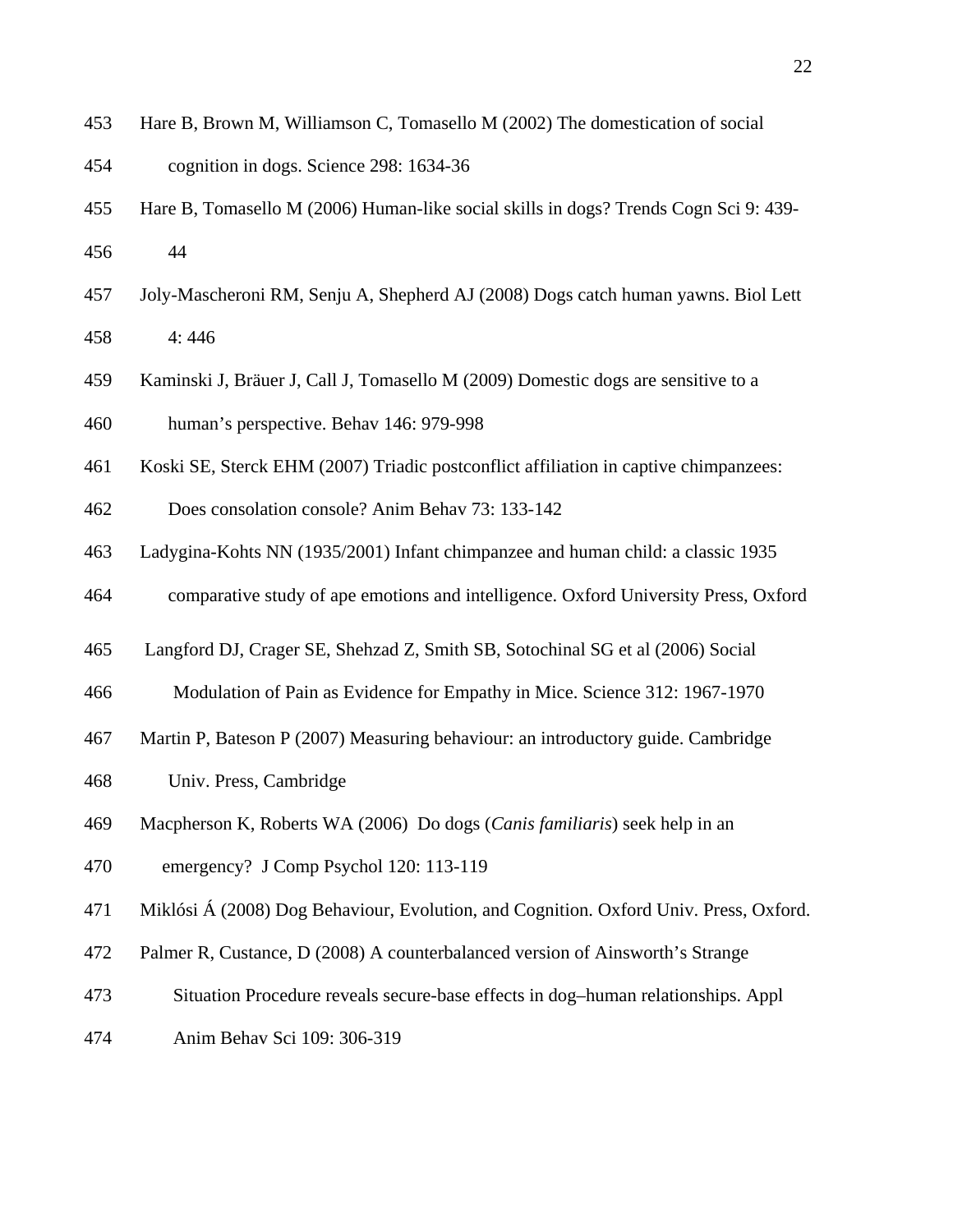- 475 Prato-Previde E, Custance, DM, Spiezio C, Sabatini F (2003) Is the dog–human
- 476 relationship an attachment bond? An observational study using Ainsworth's strange
- 477 situation. Behav 140: 225–254
- 478 Preston SD, de Waal FBM (2002) Empathy: Its ultimate and proximate bases. Behav
- 479 Brain Sci 25: 1-72
- 480 Savolainen P, Zhang Y, Luo J, Lundeberg J, Leitner T (2002) Genetic evidence for East
- 481 Asian origin of domestic dogs. Science 298: 1610-1613
- 482 Scott JP, Fuller J L (1974) Dog Behavior: The genetic basis. University of Chicago
- 483 Press, Chicago
- 484 Seed AM, Clayton NS, Emery NJ (2007) Postconflict third party affiliation in rooks
- 485 *Corvus frugilegus*. Curr Biol 17: 152-58
- 486 Silva K, de Sousa L (2011) 'Canis empathicus'? A proposal on dogs' capacity to
- 487 empathize with humans. Biol Lett 7: 489-492
- 488 Titchener EB (1909) Lectures on the experimental psychology of thought-processes.
- 489 Macmillan, New York
- 490 Topál J, Byrne RW, Miklósi Á, Csányi V (2006) Reproducing human actions and action
- 491 sequences: "Do as I do!" in a dog. Anim Cogn 9: 355-67
- 492 Topál J, Miklósi Á, Csányi V, Dóka A (1998) Attachment behavior in dogs (*Canis*
- 493 *familiaris*): A new application of Ainsworth's (1969) strange situation test. J. Comp.
- 494 Psychol. 112: 219-229
- 495 Trut LN, Kharlomova AV, Kukekova AV, Acland GM, Carrier, DR, Chaes K, Lark KG
- 496 (2002) Morphology and Behavior: Are they coupled at the genome level? In: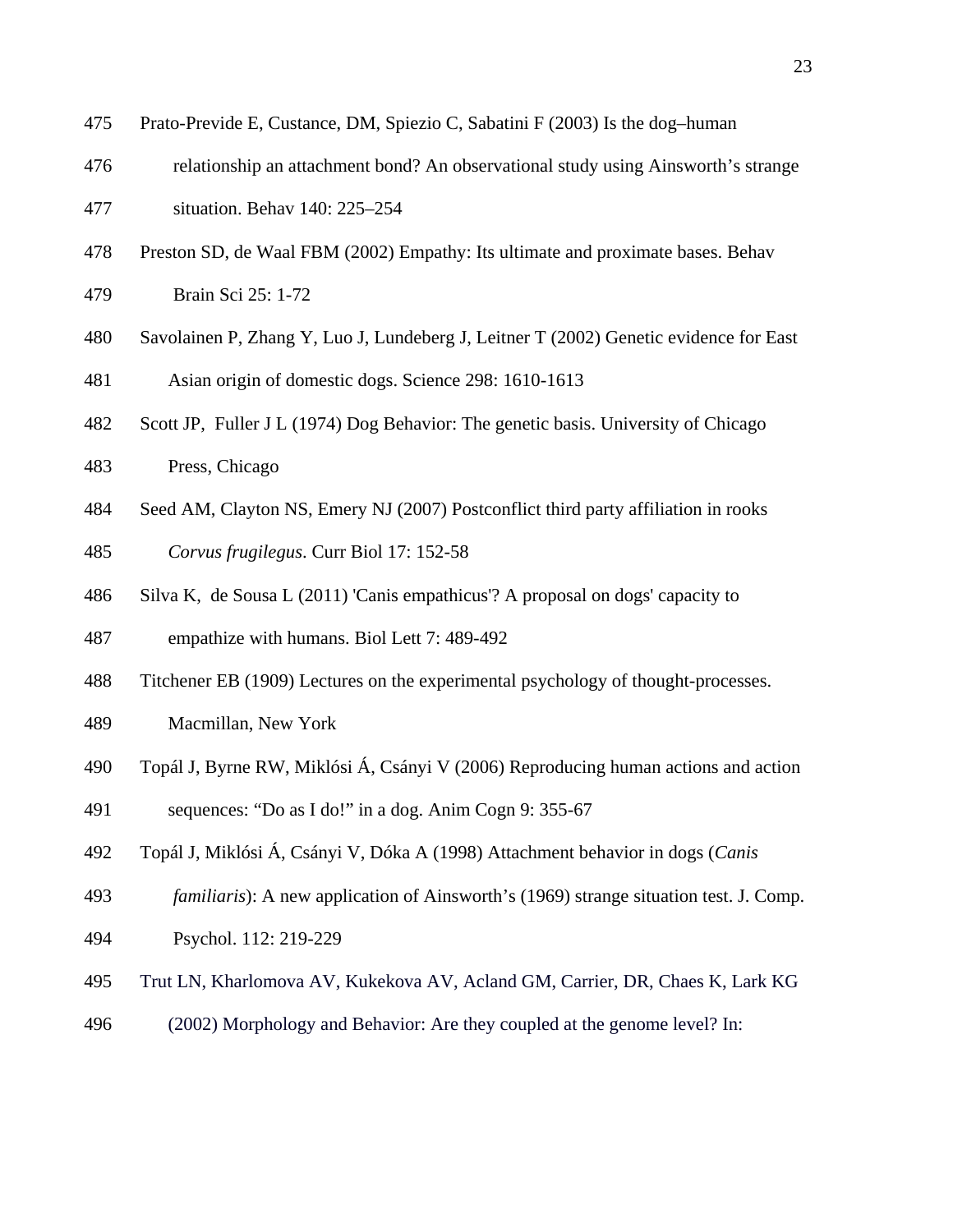- 497 Ostramder EA, Giger U, Lindblad-Toh K (eds) The Dog and Its Genome. Cold
- 498 Harbor Springs Laboratory Press, Cold Harbor Springs, pp 515-538
- 499 Vitulli WF (2006) Attitudes toward empathy in domestic dogs and cats. Psychol Reports 500 99: 981-91
- 501 Wechkin S, Masserman JH, Terris W (1964) Shock to a conspecific as an aversive
- 502 stimuli. Psychon Sci 1: 47-48
- 503 Yerkes R (1925) Almost Human. Century, New York
- 504 Zahn-Waxler C, Hollenbeck B, Radke-Yarrow M (1984) The origins of empathy and
- 505 altruism. In: Fox MW, Mickley LD (eds) Advances in animal welfare science,
- 506 Washington DC, Humane Soc US, pp 21-39
- 507 Zahn-Waxler C, Radke-Yarrow M, King RA (1979) Child rearing and children's
- 508 prosocial initiations toward victims of distress. Child Dev 50: 319-330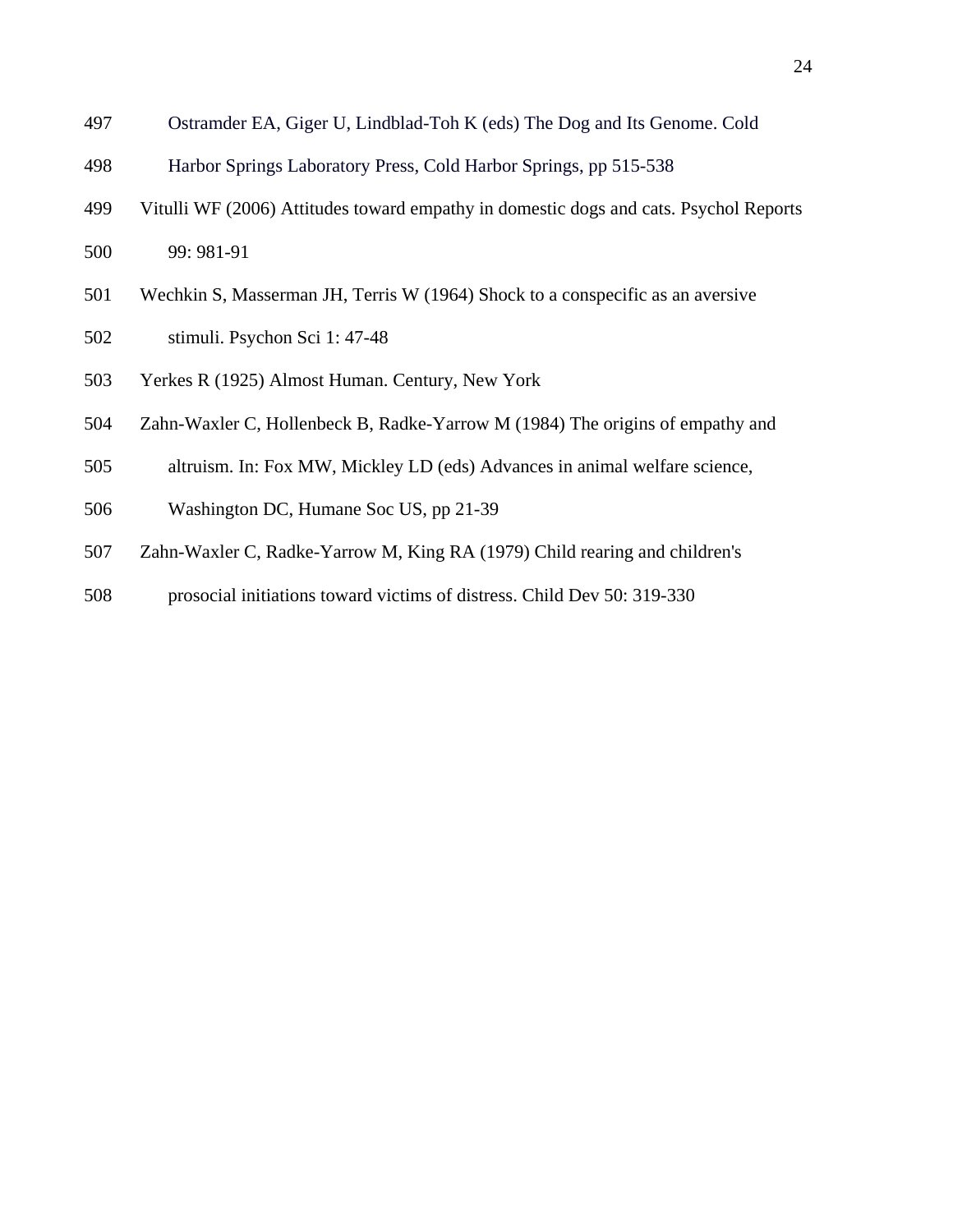## 509 **Acknowledgements**

- 510
- 511 Many thanks to Gordon Mayer, Debbie Mayer, Emily Bennett, Emma Collins, Emily
- 512 Garside, Grace Godfrey, Robyn Palmer, Laurence Muspratt and Vincent for assistance
- 513 with testing. Grateful thanks to Pamela Heaton, Rory Allen, Kim Bard, Andrew Bremner,
- 514 Elisabeth Hill, Andrew Whiten and Alison Jolly for commenting on earlier drafts of this
- 515 manuscript. We are indebted to our canine and human participants.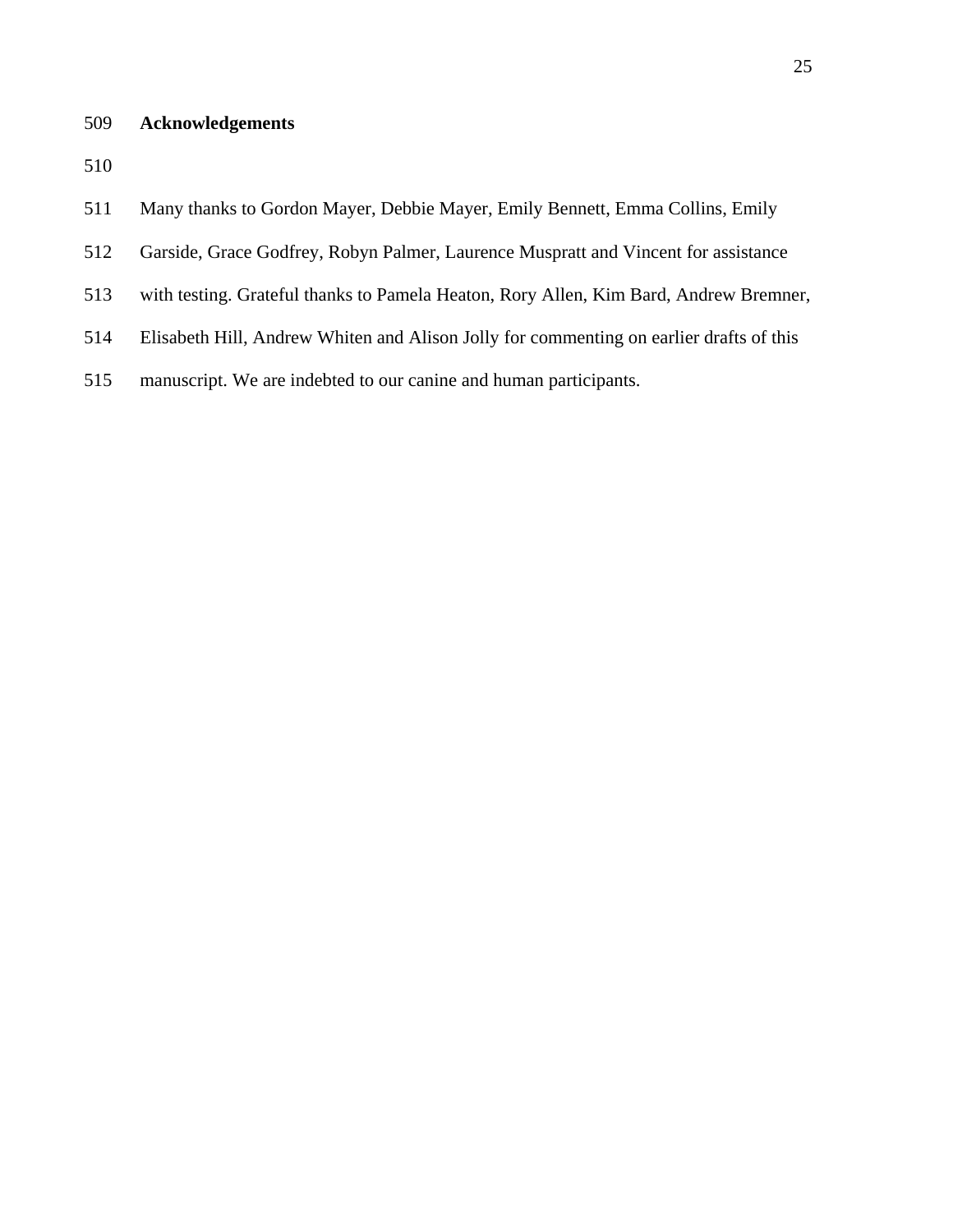| 516 | <b>Figure Legends</b>                                                                |
|-----|--------------------------------------------------------------------------------------|
| 517 |                                                                                      |
| 518 | Figure 1: Emotional postures in dogs. a) calm, b) submissive; c) alert; d) playful   |
| 519 |                                                                                      |
| 520 | Figure 2: Rate of person-oriented behaviors performed during the crying, humming and |
| 521 | talking conditions                                                                   |
| 522 |                                                                                      |
| 523 | Figure 3: A dog approaches the "stranger" as she pretends to cry                     |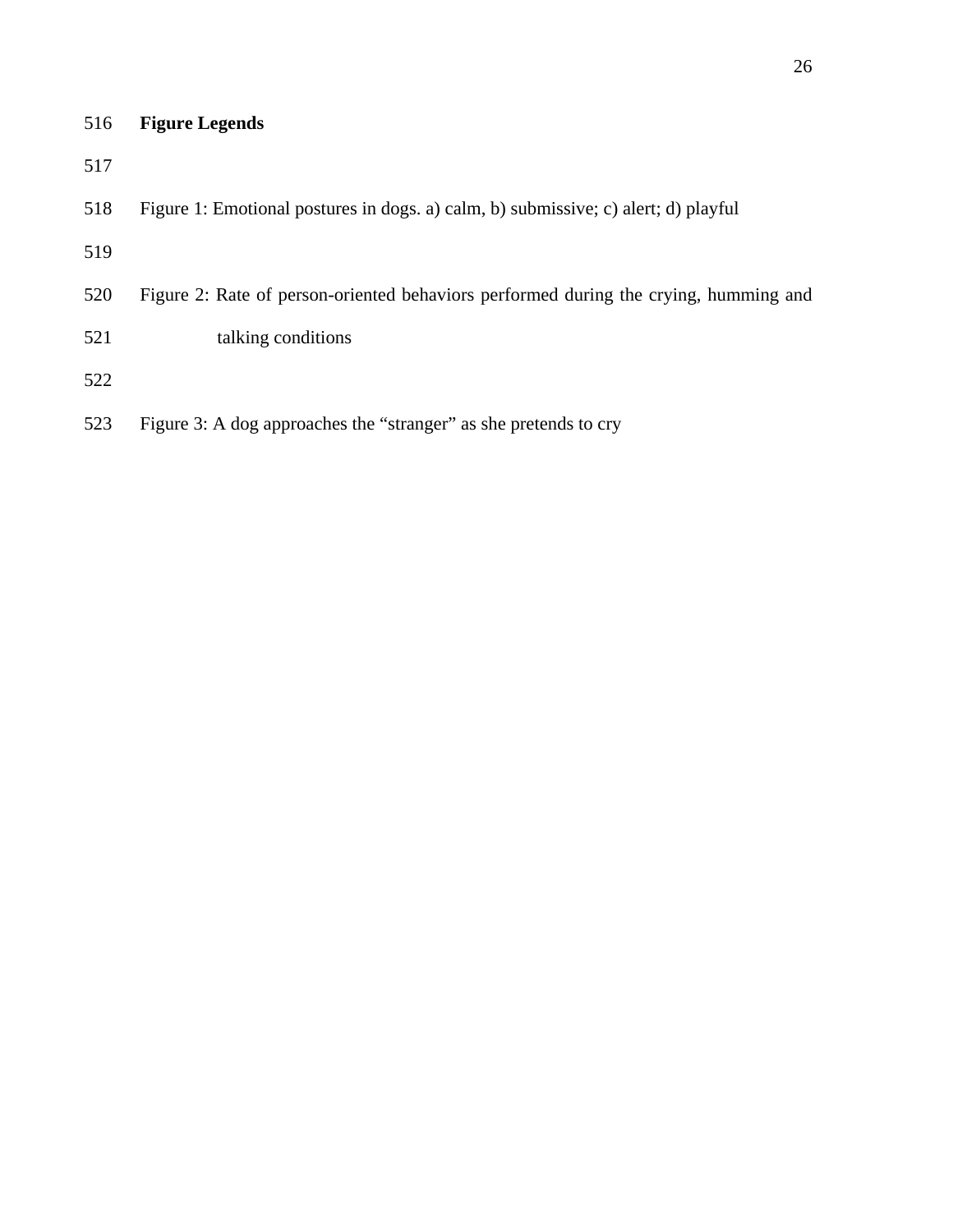# Table 1: Behavior scored by point and time sampling 526

| <b>Behavior</b>      | Definition                                                                                                    | Grouping        |
|----------------------|---------------------------------------------------------------------------------------------------------------|-----------------|
| Passive              | Sitting, standing or lying down without paying any<br>obvious attention to the physical or social environment | <b>NPO</b>      |
| Walking              | Walking around the room without orienting to either the<br>owner or researcher                                | <b>NPO</b>      |
| <b>Solitary Play</b> | Playful behavior not associated with either the owner or<br>researcher (e.g., chewing a toy)                  | NPO             |
| Look at person       | Sitting, standing or lying still whilst looking directly PO<br>toward either the owner or stranger            |                 |
| Contact person       | Sniffing, licking, pawing, jumping up on or leaning<br>against the owner or stranger                          | PO <sub>1</sub> |
| Approach             | Walking toward whilst clearly visually oriented to the PO<br>owner or stranger                                |                 |
| Vocalizing           | Any vocalization made by the dog (the nature of the<br>vocalization was noted e.g., whining or barking)       |                 |
| Transition           | Ambiguous, transitional actions                                                                               |                 |
| -- --                |                                                                                                               |                 |

527 Key: PO = person oriented; NPO = non person oriented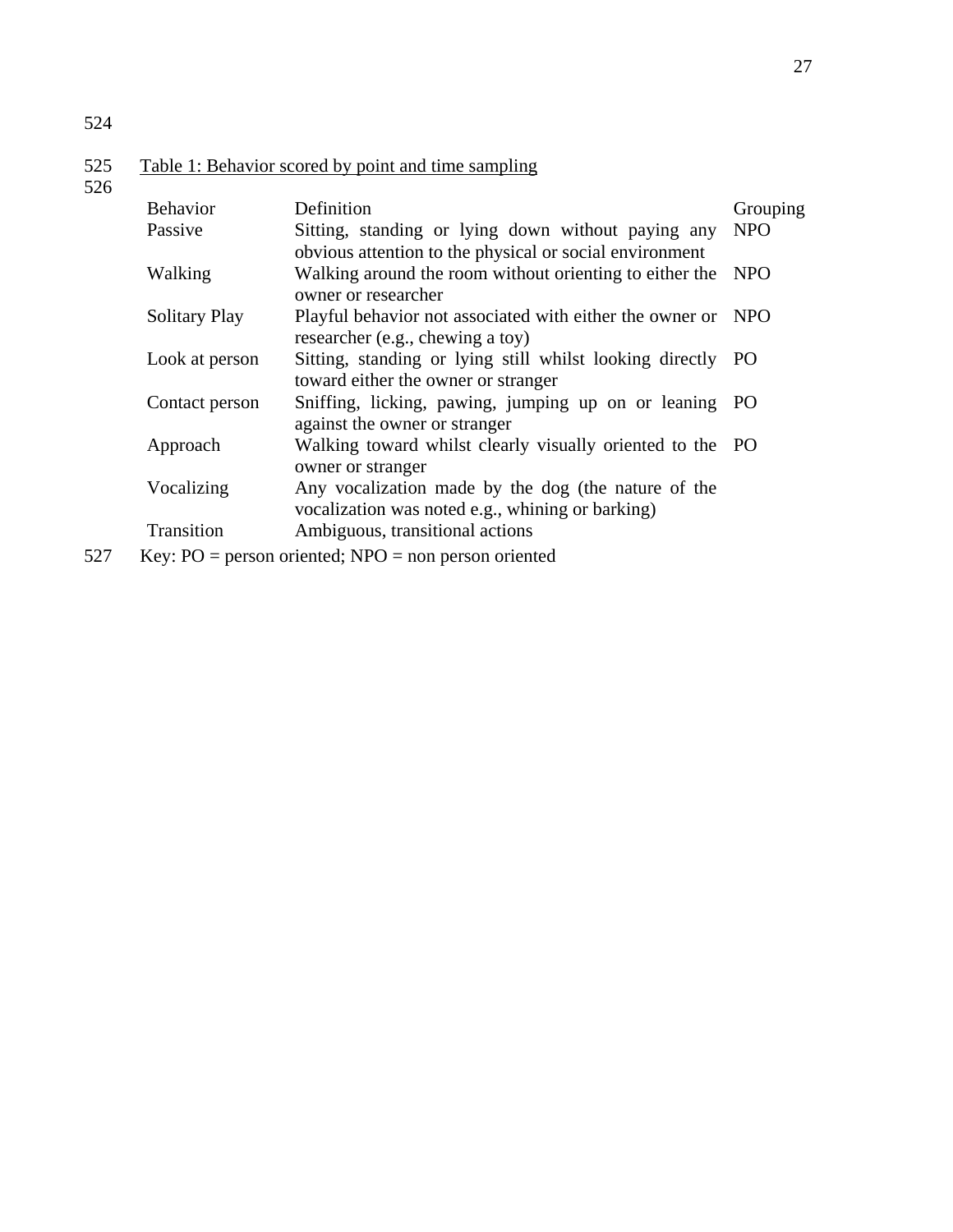## 528 Table 1: Mean (s.d.) number of point and time samples in which dogs responded in each

### 529 condition

530

| <b>RESPONSE</b>        | <b>CRY</b> | <b>HUM</b> | <b>TALK</b>   |
|------------------------|------------|------------|---------------|
|                        |            |            |               |
| Look PS                | 3.78(2.16) | 1.39(2.17) | $.06$ $(.24)$ |
| Approach PS            | .06(.24)   | .11(.47)   | 0(0)          |
| Approach TS            | 1.11(1.32) | .22(.55)   | 0(0)          |
| <b>Contact PS</b>      | 1.61(1.69) | 0(0)       | .06(.26)      |
| Person-oriented PS     | 5.44(2.31) | 1.5(2.36)  | .11(.47)      |
| Non-person-oriented PS | 2.56(2.31) | 6.5(1.91)  | 7.89(.47)     |

531

532 Standard deviations (s.d.) are in parentheses after means. PS = point-samples, TS = time-samples. Look,

533 approach and contact were combined to form person-oriented. Although 5-sec. point-sampling captured

534 very few approaches, when approach data were collected using 5-sec. time-sampling and analysed

535 separately the results followed the same pattern as person-oriented. Looking and contact point-sample data,

536 when analysed separately, also followed the same pattern, except that dogs looked significantly more

537 during humming than talking.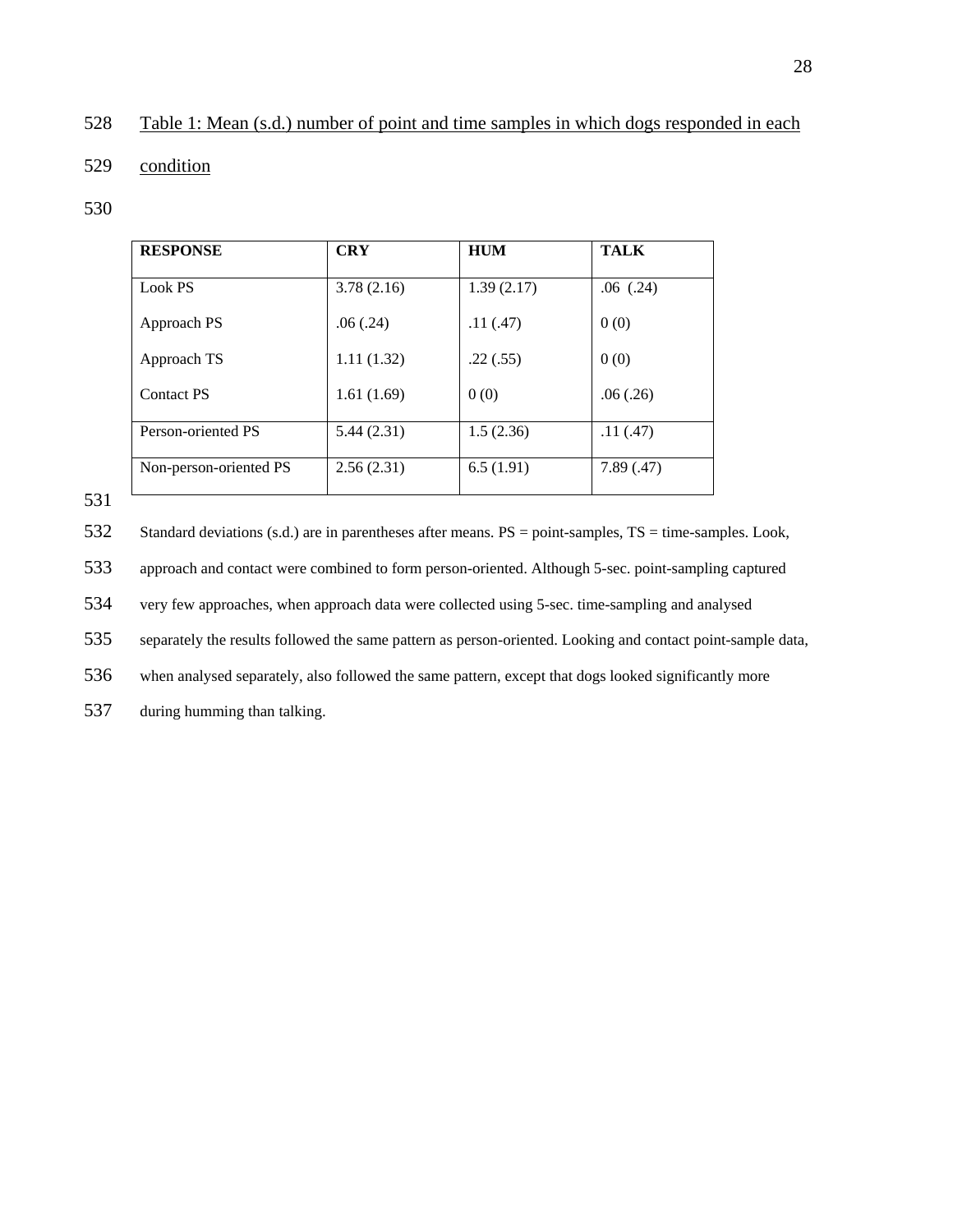





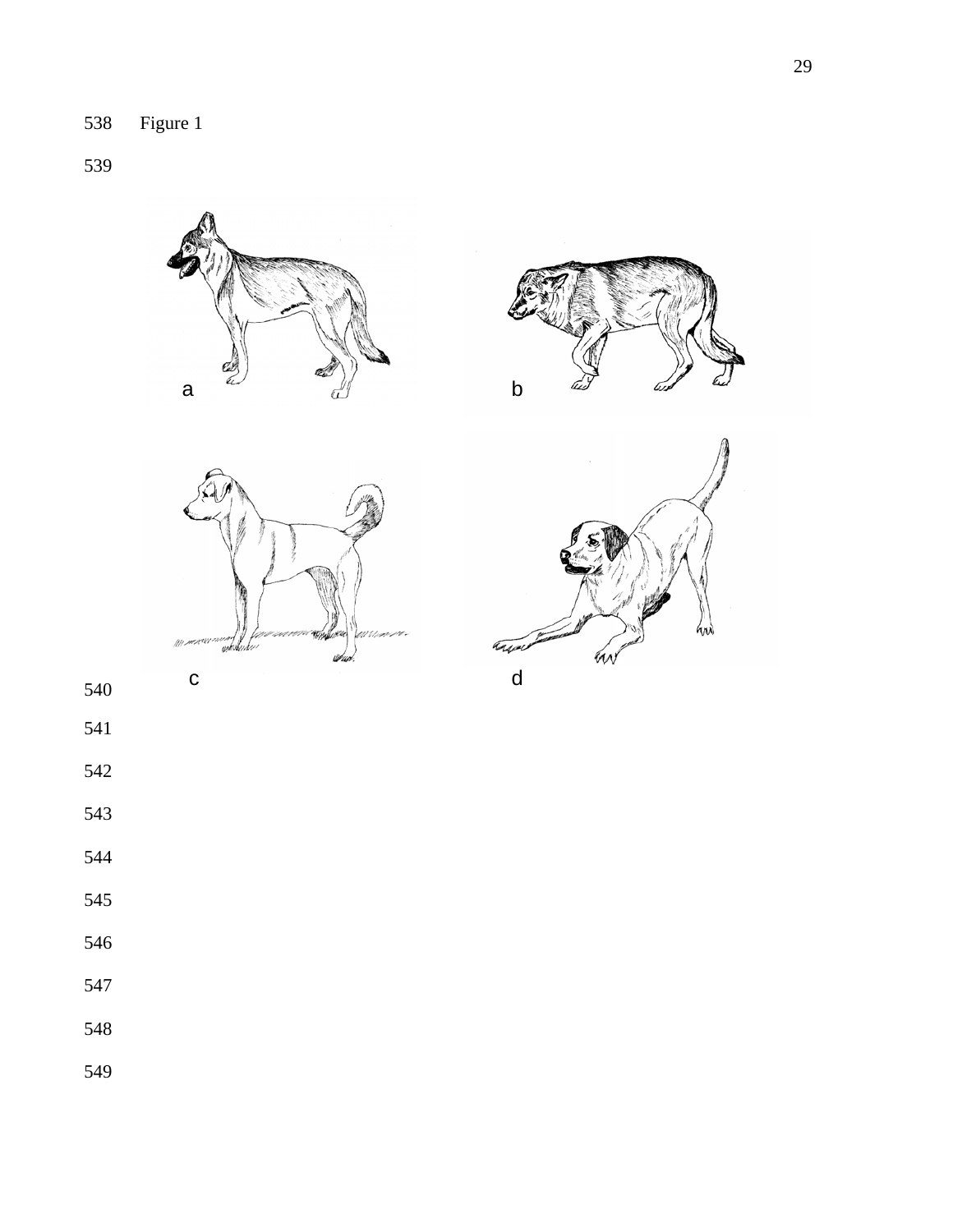550 Figure 2